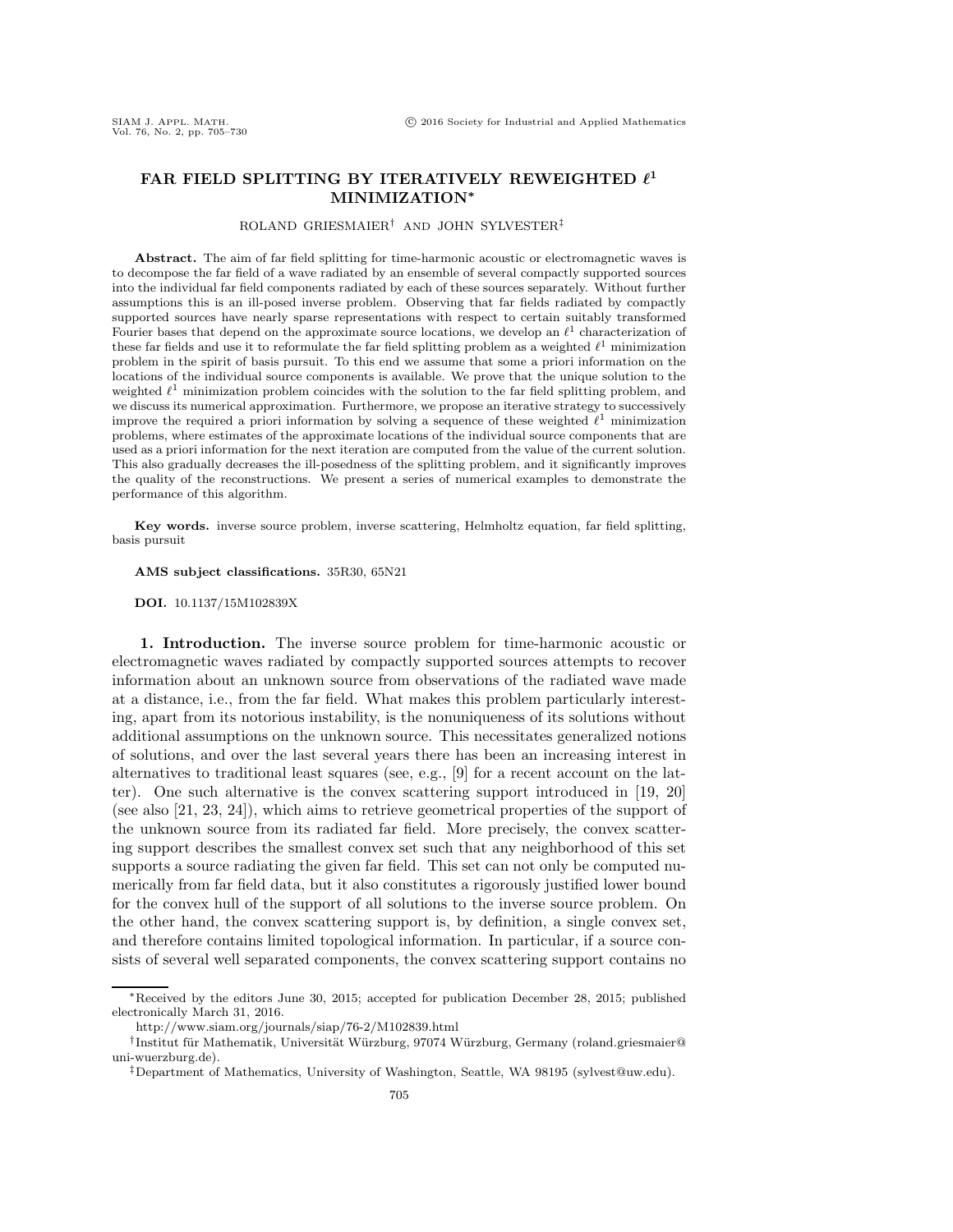information about the geometric properties of the supports of the individual source components. Utilizing the linearity of the inverse source problem, a possible remedy proposed in [\[12\]](#page-24-3) is to first decompose the far field radiated by an ensemble of well separated compactly supported sources into the far fields radiated by each of these source components separately, and then to evaluate the convex scattering support of each of these far field components. We call the first step in this procedure the *far field splitting* problem, and the main topic of this work is the development of an efficient numerical algorithm to compute such far field splits. Although inverse source problems and convex scattering supports are our main motivation for considering far field splitting, this inverse problem is clearly of independent interest.

Assuming that the approximate locations of the individual source components are known a priori, we recently discussed in [\[12\]](#page-24-3) a Galerkin method for the far field splitting problem. More precisely, this algorithm requires the centers and the radii of well separated balls in space containing the supports of the individual source components. Several methods for obtaining this kind of a priori information from far field data are available (see, e.g.,  $[4, 5, 13, 14, 16]$  $[4, 5, 13, 14, 16]$  $[4, 5, 13, 14, 16]$  $[4, 5, 13, 14, 16]$  $[4, 5, 13, 14, 16]$ ). The finite dimensional subspaces used in this Galerkin scheme are spanned by singular vectors of certain "restricted" far field operators associated with the balls containing the individual source components, and the number of degrees of freedom is directly related to the size of these balls. The Galerkin approach has both advantages and shortcomings: It is very fast and highly accurate as long as the balls containing the individual source components given as a priori information are sufficiently small relative to their distances. However, if this is not the case for whatever reasons (e.g., if the a priori information is not sharp), then the Galerkin scheme becomes ill-conditioned and the reconstructions deteriorate.

The aim of the present work is to reduce the dependence of the reconstructed far field components on the accuracy of the given a priori information on the approximate source locations. To this end we replace the Galerkin approach, which was based on an  $\ell^2$  characterization and may therefore be considered as a finite dimensional least squares best approximation problem, by a weighted  $\ell^1$  minimization problem in the spirit of basis pursuit (see, e.g.,  $[6]$ ). This strategy reflects the same basic observation as the Galerkin scheme: that far fields radiated by ensembles of compactly supported sources are nearly sparse in certain overcomplete dictionaries that are obtained by merging suitably transformed Fourier bases depending on the source locations. However, instead of selecting a finite number of degrees of freedom based on the given a priori information beforehand, as is done in the Galerkin framework, the sparsity promoting weighted  $\ell^1$  minimization scheme—at least theoretically—recovers the right dictionary elements automatically, and thus its solution is much less dependent on the accuracy of the a priori information.

The use of suitable weights is crucial to guarantee that the unique solution of the weighted  $\ell^1$  minimization problem does indeed yield the desired solution of the far field splitting problem. We solve the  $\ell^1$  minimization problem numerically by applying the iterated soft thresholding algorithm (see, e.g., [\[8\]](#page-24-10)), which, in particular, accounts for the ill-posedness of the far field splitting problem. In the second part of this paper, we propose an iterative strategy to successively improve the quality of the weights by solving a sequence of weighted  $\ell^1$  minimization problems, where the weights used for the next iteration are computed from the value of the current solution (see, e.g., [\[3\]](#page-24-11) for a related approach). This not only improves the convergence speed of the algorithm but also the quality of the reconstructions significantly. Numerical examples confirm that this iteratively reweighted sparsity promoting far field splitting method requires much less accurate a priori information than the Galerkin scheme from [\[12\]](#page-24-3).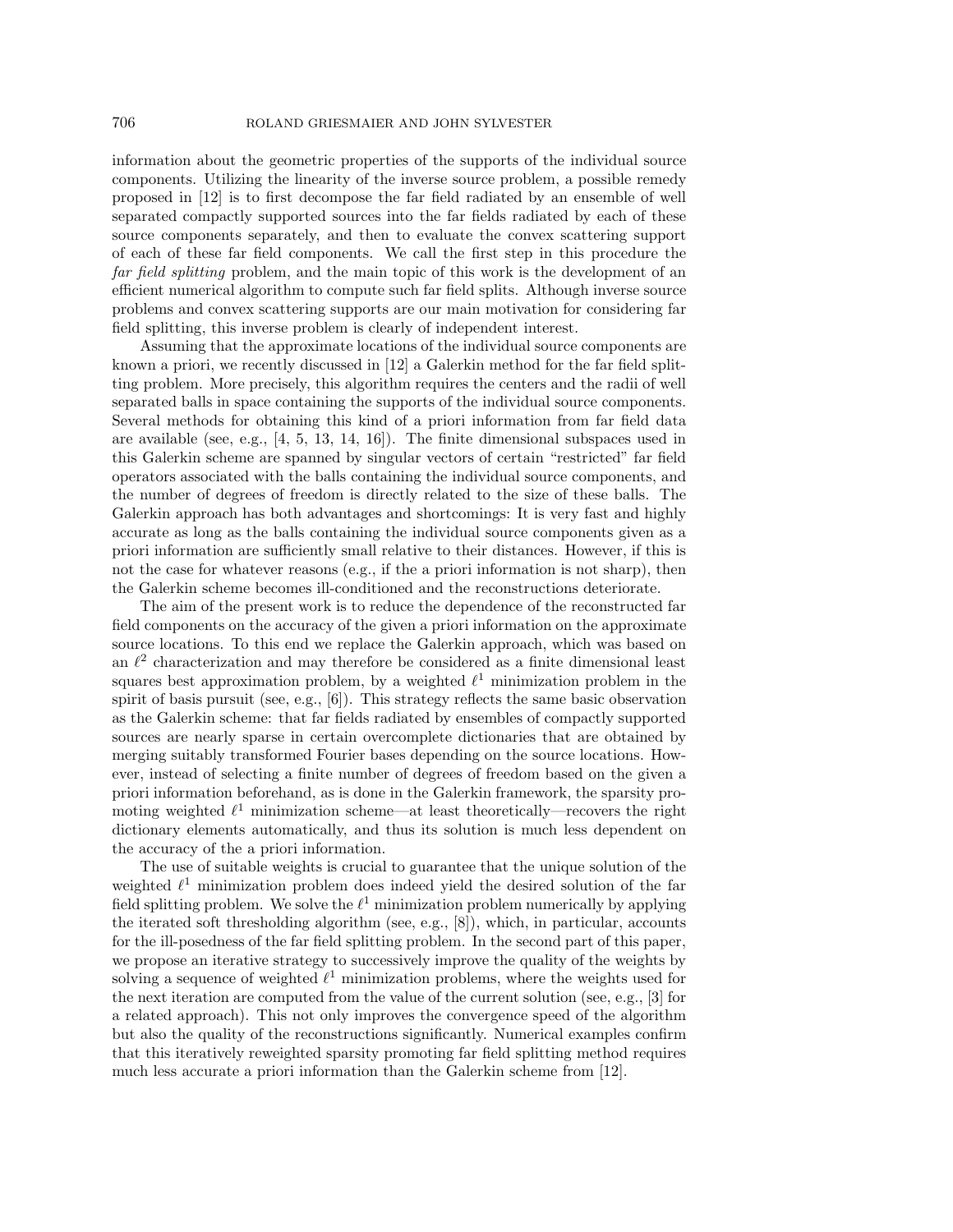The splitting of a far field due to an ensemble of sources into individual far field components has already been considered in earlier work [\[17\]](#page-24-12) (see also [\[22\]](#page-25-3)). However, the approach proposed in these articles is based on actually reconstructing the individual source components by solving severely ill-posed integral equations. We avoid this additional source of instability by directly working with the far field patterns, and more importantly, we make explicit use of the sparsity properties of Fourier expansions of far fields in our algorithm. Recently, in [\[15\]](#page-24-13), a method for the separation of time-dependent wave fields due to multiple sources has been proposed, based on absorbing boundary conditions.

The paper is organized as follows. In the next section we review some facts concerning far fields of time-harmonic waves radiated by compactly supported sources and their Fourier analysis. In section [3](#page-6-0) we characterize the smallest ball centered at the origin that supports a source radiating a given far field in terms of a weighted  $\ell^1$  (rather than  $\ell^2$ ) norm of its Fourier coefficients. The far field splitting problem is formulated as a weighted  $\ell^1$  minimization problem in section [4.](#page-9-0) In section [5](#page-15-0) we introduce the *narrow box principle* as a means to estimate the approximate location of a single localized source from its far field pattern. We utilize this principle in section [6](#page-20-0) to develop an iterative reweighting strategy and then conclude the paper with some final remarks.

<span id="page-2-4"></span>**2. Far field patterns radiated by compactly supported sources.** Suppose that  $f \in L_0^2(\mathbb{R}^2)$  represents a compactly supported acoustic or electromagnetic source<br>in the plane. Then the time harmonic wave  $u \in H^1(\mathbb{R}^2)$  radiated by f at wave in the plane. Then the time-harmonic wave  $u \in H_{loc}^{1}(\mathbb{R}^{2})$  radiated by f at *wave*<br>*number*  $\kappa > 0$  solves the *source* problem for the Helmboltz equation *number*  $\kappa > 0$  solves the *source problem* for the Helmholtz equation

(2.1a) 
$$
-\Delta u - \kappa^2 u = f \quad \text{in } \mathbb{R}^2
$$

and satisfies the *Sommerfeld radiation condition*

(2.1b) 
$$
\lim_{r \to \infty} \sqrt{r} \left( \frac{\partial u}{\partial r} - i\kappa u \right) = 0 \quad \text{for } |x| = r.
$$

Recalling the *fundamental solution* of the Helmholtz equation in two dimensions

<span id="page-2-2"></span><span id="page-2-0"></span>
$$
\Phi_\kappa(x):=\frac{\,\mathrm{i}}{4}\,H^{(1)}_0(\kappa|x|)\,,\qquad x\in\mathbb{R}^2\,,\;x\neq0\,,
$$

the solution to [\(2.1\)](#page-2-0) can be written as a volume potential

(2.2) 
$$
u(x) = \int_{\mathbb{R}^2} \Phi_{\kappa}(x - y) f(y) dy, \qquad x \in \mathbb{R}^2.
$$

From the asymptotic behavior of Hankel functions for large argument it follows immediately that

<span id="page-2-3"></span>(2.3) 
$$
u(x) = \frac{e^{\frac{i\pi}{4}}}{\sqrt{8\pi\kappa}} \frac{e^{i\kappa|x|}}{\sqrt{|x|}} u^{\infty}(\hat{x}) + O\left(|x|^{-\frac{3}{2}}\right) \quad \text{as } |x| \to \infty,
$$

where  $\hat{x} := x/|x|$  and

<span id="page-2-1"></span>(2.4) 
$$
u^{\infty}(\hat{x}) = \int_{\mathbb{R}^2} e^{-i\kappa \hat{x} \cdot y} f(y) \, dy, \qquad \hat{x} \in S^1
$$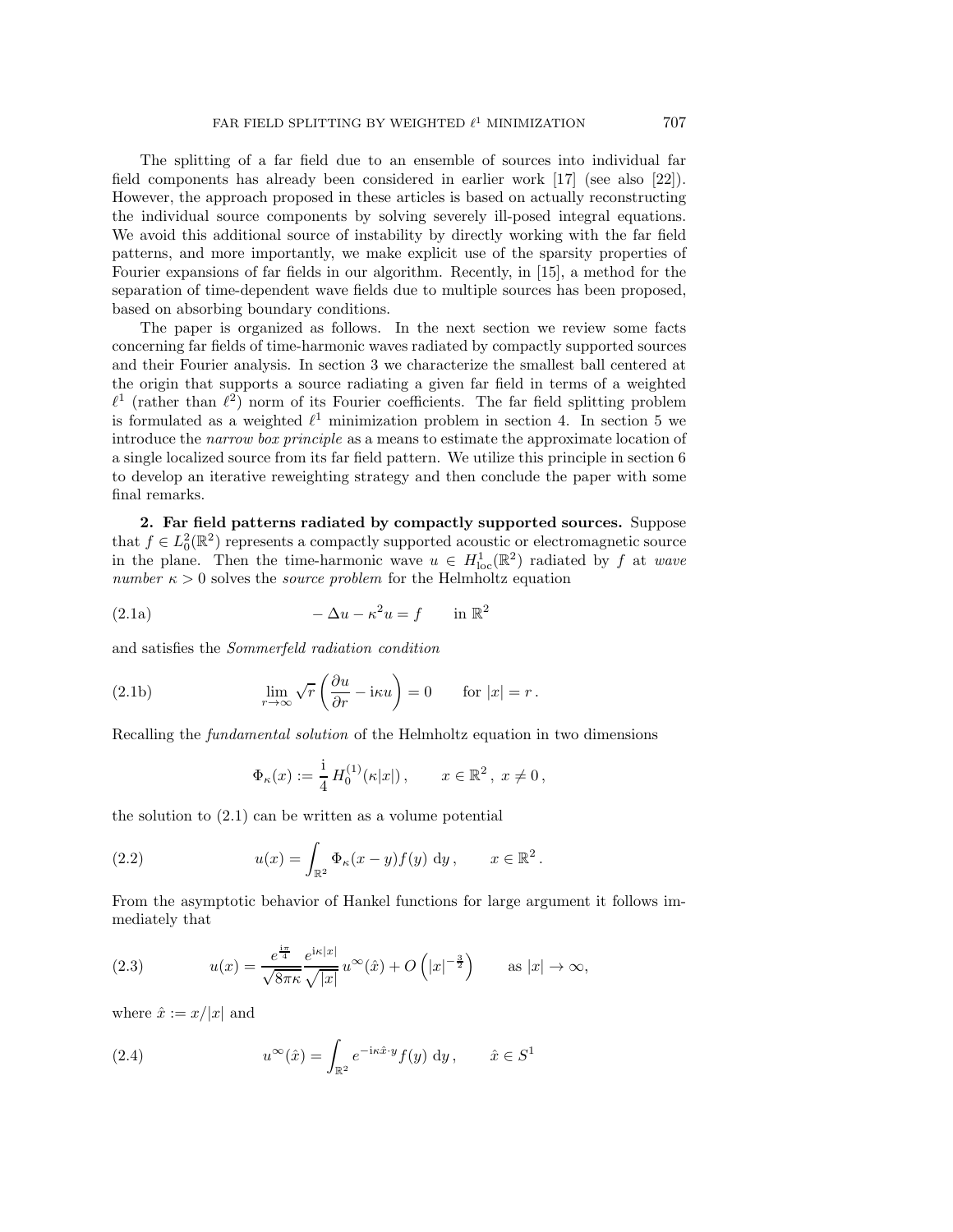(see, e.g., [\[7\]](#page-24-14)). The function  $u^{\infty}$  is called the *far field pattern* radiated by f, and accordingly the *far field operator*  $\mathcal{F}: L_0^2(\mathbb{R}^2) \to L^2(S^1)$ ,

$$
\mathcal{F}f := \hat{f}|_{\kappa S^1} \,,
$$

where as usual  $\hat{f}$  denotes the Fourier transform of f, maps compactly supported sources to their radiated far field patterns.

The inverse source problem aims to recover information about an unknown source  $f \in L_0^2(\mathbb{R}^2)$  from observations of the far field pattern  $u^{\infty} = \mathcal{F}f$ . It is obvious from  $(2, 5)$  that the far field operator  $\mathcal{F}$  has a nontrivial kernal  $\mathcal{N}(\mathcal{F})$ . More precisely using [\(2.5\)](#page-3-0) that the far field operator  $\mathcal F$  has a nontrivial kernel  $\mathcal N(\mathcal F)$ . More precisely, using Rellich's lemma and the uniqueness of solutions to [\(2.1\)](#page-2-0) it can be seen that

<span id="page-3-0"></span>
$$
\mathcal{N}(\mathcal{F}) = \{ g = -\Delta v - \kappa^2 v \mid v \in H_0^2(\mathbb{R}^2) \}.
$$

The elements of  $\mathcal{N}(\mathcal{F})$  are called *nonradiating sources*. In particular, neither the source f nor its support is uniquely determined by the far field pattern  $u^{\infty}$  radiated by f, and since nonradiating sources can have arbitrarily large support, no upper bound for the support is possible. There are, however, well defined notions of lower bounds: We say that a compact set  $\Omega \subset \mathbb{R}^2$  *carries*  $u^{\infty}$  if every open neighborhood of  $\Omega$ supports a source  $f \in L_0^2(\mathbb{R}^2)$  that radiates this far field pattern. The *convex scattering*<br>support  $\mathscr{C}(\omega^{\infty})$  of  $\omega^{\infty}$  has been defined in [10] (see also [20, 24]) as the intersection *support*  $\mathscr{C}(u^{\infty})$  of  $u^{\infty}$  has been defined in [\[19\]](#page-24-1) (see also [\[20,](#page-24-2) [24\]](#page-25-2)) as the intersection of all compact convex sets that carry  $u^{\infty}$ . It has been established that  $\mathscr{C}(u^{\infty})$  itself carries  $u^{\infty}$ . Hence  $\mathscr{C}(u^{\infty})$  is in fact the smallest convex set with this property, and the convex hull of the support of the "true" source f must contain  $\mathscr{C}(u^{\infty})$ . Furthermore, since two disjoint compact sets with connected complements cannot carry the same far field pattern (cf. [\[24,](#page-25-2) Lemma 6]), it follows that  $\mathscr{C}(u^{\infty})$  intersects any connected component of supp $(f)$ , if the corresponding source component is not nonradiating.

The convex scattering support  $\mathscr{C}(u^{\infty})$  can be approximated numerically by means of

$$
\mathscr{C}(u^{\infty}) \approx \bigcap_{l=1}^{L} B_{\rho_l}(\zeta_l),
$$

where  $\{\zeta_1,\ldots,\zeta_L\}$  is a sufficiently large number of suitably chosen points in  $\mathbb{R}^2$ , and  $\rho_l$ ,  $l = 1, \ldots, L$ , denotes the radius of the smallest ball around  $\zeta_l$  containing  $\mathscr{C}(u^{\infty})$ . To evaluate this approximation one needs to estimate, based on the far field data, the radius of the smallest ball, centered at a given point, that contains the convex scattering support of the far field pattern. Since reliable numerical estimates of this radius will we be important at several places in this work, we discuss this issue in the following in more detail.

We use polar coordinates  $\hat{x} = (\cos t, \sin t)$  and  $y = |y|(\cos \varphi_y, \sin \varphi_y)$  with  $t, \varphi_y \in \mathbb{R}$  $[0, 2\pi)$  and recall the Jacobi–Anger expansion

(2.6) 
$$
e^{\pm i\kappa \hat{x}\cdot y} = \sum_{n\in\mathbb{Z}} (\pm i)^n e^{-in\varphi_y} J_n(\kappa|y|) e^{\mathrm{i}nt}
$$

(see, e.g., [\[7,](#page-24-14) p. 67]). The Fourier expansion of the far field pattern  $u^{\infty}$  radiated by f is given by

<span id="page-3-1"></span>
$$
u^{\infty}(\hat{x}) = \sum_{n \in \mathbb{Z}} a_n e^{\mathrm{i}nt}, \qquad \hat{x} \in S^1,
$$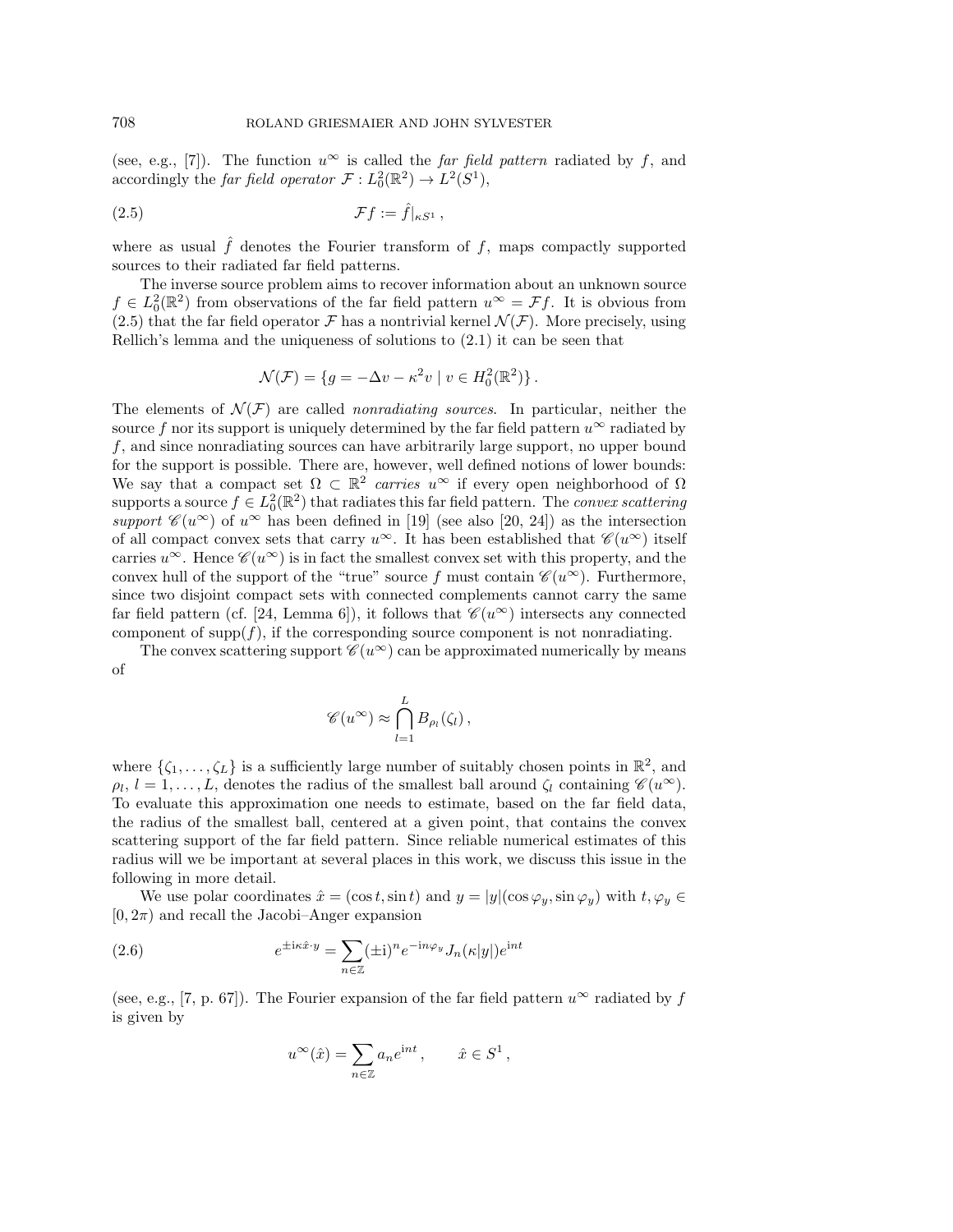with

<span id="page-4-6"></span>(2.7) 
$$
a_n = (-i)^n \int_{\mathbb{R}^2} e^{-in\varphi_y} J_n(\kappa|y|) f(y) dy, \qquad n \in \mathbb{Z}.
$$

If a source f is supported in the ball  $B_r(0)$  of radius  $r > 0$  centered at the origin, then the inequality below for Bessel functions

<span id="page-4-2"></span>(2.8) 
$$
|J_n(\kappa r)| \leq \begin{cases} 1, & |n| \leq \frac{e\kappa r}{2}, \\ \left(\frac{\kappa e r}{2|n|}\right)^{|n|}, & |n| \geq \frac{e\kappa r}{2}, & n \in \mathbb{Z}, \end{cases}
$$

(cf. Theorem A.1 in [\[12\]](#page-24-3)) implies that we can obtain a lower bound for  $\kappa r$  by identifying the number of Fourier coefficients that are significantly larger than zero. To make this more precise, we introduce, for any bounded domain  $\Omega \subset \mathbb{R}^2$ , the corresponding *restricted far field operator*  $\mathcal{F}_{\Omega}: L^2(\Omega) \to L^2(S^1),$ 

<span id="page-4-5"></span>(2.9) 
$$
(\mathcal{F}_{\Omega}f)(\hat{x}) := \int_{\Omega} e^{-i\kappa \hat{x} \cdot y} f(y) \, dy.
$$

In the special case  $\Omega = B_r(0)$  the singular system  $\left(\frac{s_n(\kappa r)}{\kappa}; u_n, v_n\right), n \in \mathbb{Z}$ , of  $\mathcal{F}_{B_r(0)}$  is  $\limsup_{n \to \infty} \left( \frac{f_n(s_n)}{s_n} \right)$ . known (cf., e.g., [\[9\]](#page-24-0)): It is given by

<span id="page-4-7"></span>(2.10a) 
$$
s_n^2(\kappa r) = 2\pi \kappa^2 \int_{B_r(0)} J_n^2(\kappa |x|) dx,
$$

(2.10b) 
$$
u_n(\hat{x}) = \frac{1}{\sqrt{2\pi}} e^{int}, \qquad \hat{x} = (\cos t, \sin t) \in S^1,
$$

and

(2.10c) 
$$
v_n(x) = \frac{\kappa \sqrt{2\pi}}{s_n(\kappa r)} i^n J_n(\kappa |x|) e^{i n \varphi_x}, \qquad x = |x|(\cos \varphi_x, \sin \varphi_x) \in B_r(0).
$$

Therefore, Picard's theorem (see, e.g., [\[7,](#page-24-14) p. 92]) implies that a far field pattern  $u^{\infty}$ with Fourier coefficients  $(a_n)_{n\in\mathbb{Z}}$  belongs to  $\mathcal{R}(\mathcal{F}_{B_r(0)})$  for some  $r>0$  if and only if

<span id="page-4-0"></span>
$$
(2.11) \qquad \qquad \sum_{n\in\mathbb{Z}}\frac{\kappa^2|a_n|^2}{|s_n(\kappa r)|^2}<\infty\,.
$$

However, since estimating the radius

<span id="page-4-4"></span>(2.12) 
$$
\rho := \max\{|x| \mid x \in \mathscr{C}(u^{\infty})\}
$$

<span id="page-4-3"></span>by verifying the convergence of  $(2.11)$  for various radii r is not efficient, we will use a much more tractable numerical criterion based on the following lemma.

LEMMA 2.1. Let  $r > 0$ , denote by  $a = (a_n)_{n \in \mathbb{Z}}$  the Fourier coefficients of the far *fi[e](#page-4-1)ld pattern*  $u^{\infty} = \mathcal{F}_{B_r(0)} f$  *radiated by*  $f \in L^2(B_r(0))$ *, and define*<sup>1</sup>

.

(2.13) 
$$
\Delta_{\kappa r, u^{\infty}} := \frac{1}{\kappa} \left( \min_{\mathcal{F}_{B_r(0)} f = u^{\infty}} \frac{\|f\|_{L^2(B_r(0))}}{\|u^{\infty}\|_{L^2(S^1)}} \right)
$$

<span id="page-4-8"></span><span id="page-4-1"></span><sup>&</sup>lt;sup>1</sup>It is not difficult to check that  $\Delta_{\kappa r, u^{\infty}}$  depends only on the product  $\kappa r$  (and on  $u^{\infty}$ ).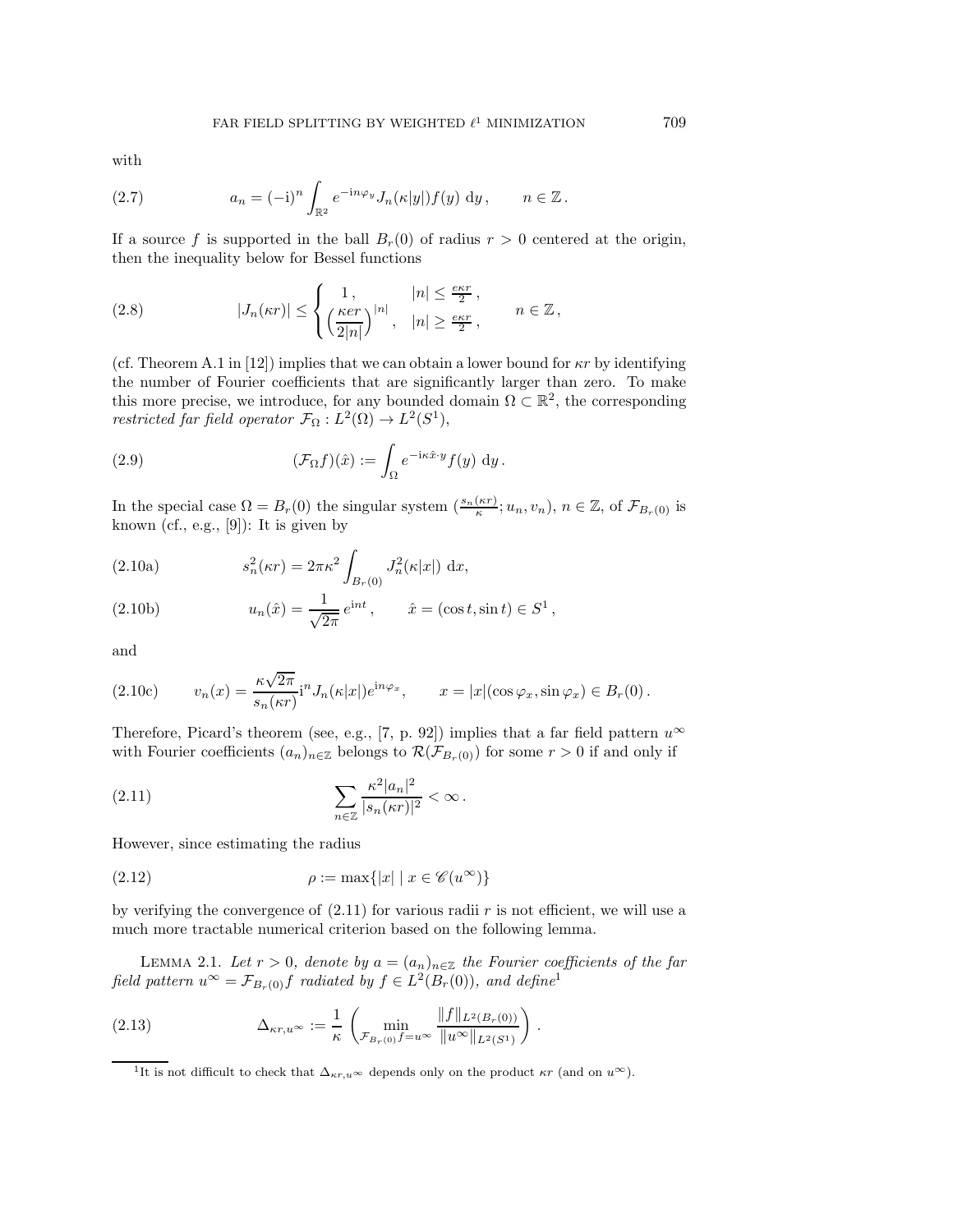*Then, for any*  $N \in \mathbb{N}$  *such that*  $N + 1 \geq \frac{\varepsilon}{2}$  *we have the inequality* 

<span id="page-5-0"></span>(2.14) 
$$
\frac{\sum_{|n|>N} |a_n|^2}{\|a\|_{\ell^2}^2} \leq \Delta_{\kappa r, u^\infty}^2 \frac{2\pi^2 (\kappa r)^2}{N+2} \left(\frac{e\kappa r}{2N+2}\right)^{2N+2}.
$$

*In particular the right-hand side of* [\(2.14\)](#page-5-0) *decays super-linearly as a function of* N *in this case.*

*Proof.* We denote by

$$
f^*(x) := \begin{cases} 2\pi\kappa^2 \sum_{n \in \mathbb{Z}} \frac{a_n}{s_n^2(\kappa r)} i^n e^{i n \varphi_x} J_n(\kappa |x|) \,, & |x| < r \,, \\ 0, & |x| \ge r \,, \end{cases}
$$

the source of minimal  $L^2$  norm supported in  $B_r(0)$  that radiates  $u^{\infty}$ . The estimate [\(2.8\)](#page-4-2) implies for all  $n \in \mathbb{N}$  that (2.15)

<span id="page-5-4"></span>
$$
s_n^2(\kappa r) = (2\pi)^2 \kappa^2 \int_0^r J_n^2(\kappa \rho) \rho \, \, \mathrm{d}\rho \le (2\pi)^2 \kappa^2 \int_0^r \left(\frac{e\kappa \rho}{2n}\right)^{2n} \rho \, \, \mathrm{d}\rho = \frac{2\pi^2 (\kappa r)^2}{n+1} \left(\frac{e\kappa r}{2n}\right)^{2n},
$$

and applying Parseval's theorem we obtain

$$
\Delta_{\kappa r, u^{\infty}} = \frac{\|f^*\|_{L^2(B_r(0))}}{\kappa \|u^{\infty}\|_{L^2(S^1)}} = \frac{1}{\sqrt{2\pi}} \frac{\|f^*\|_{L^2(B_r(0))}}{\kappa \|a\|_{\ell^2}}.
$$

Hence, we find for  $N + 1 \geq e\kappa r/2$  that

<span id="page-5-3"></span>
$$
(2.16) \quad \frac{N+2}{2\pi^2(\kappa r)^2} \left(\frac{2N+2}{e\kappa r}\right)^{2N+2} \sum_{|n|>N} |a_n|^2 \le \sum_{n\in\mathbb{Z}} \frac{|a_n|^2}{s_n^2(\kappa r)}
$$

$$
= \frac{1}{2\pi\kappa^2} \|f^*\|_{L^2(B_r(0))}^2 = \Delta^2_{\kappa r, u^\infty} \|a\|_{\ell^2}^2.
$$

 $\Box$ 

This shows [\(2.14\)](#page-5-0).

We assume that  $\Delta_{\kappa r, u^{\infty}} \leq 1/\mu$  for some  $\mu > 0$ , which can be considered as a regularization of the radius estimation problem which excludes certain degenerate sources[.](#page-5-1)<sup>2</sup> We can immediately use Lemma [2.1](#page-4-3) to evaluate lower bounds for the radius  $\rho$  from [\(2.12\)](#page-4-4) by determining the largest value of N such that the left-hand side of [\(2.14\)](#page-5-0) is smaller than some threshold. In particular, this suggests estimating the radius  $\rho$  from [\(2.12\)](#page-4-4) numerically by means of

<span id="page-5-2"></span>(2.17) 
$$
\widetilde{\rho} := \kappa^{-1} \min \left\{ N \in \mathbb{N} \; \Big| \; \sum_{|n| \le N} |a_n|^2 / \|a\|_{\ell^2}^2 \ge 1 - \eta \right\} ,
$$

where  $\eta > 0$  is a sufficiently small threshold parameter (see also [\[12\]](#page-24-3), where this criterion has already been used successfully in numerical examples).

<span id="page-5-1"></span><sup>&</sup>lt;sup>2</sup>In electro-magnetics, f represents a current distribution, and  $\mu^2$  is proportional to the power the source radiates into the far field divided by the power that must be supplied to construct the source.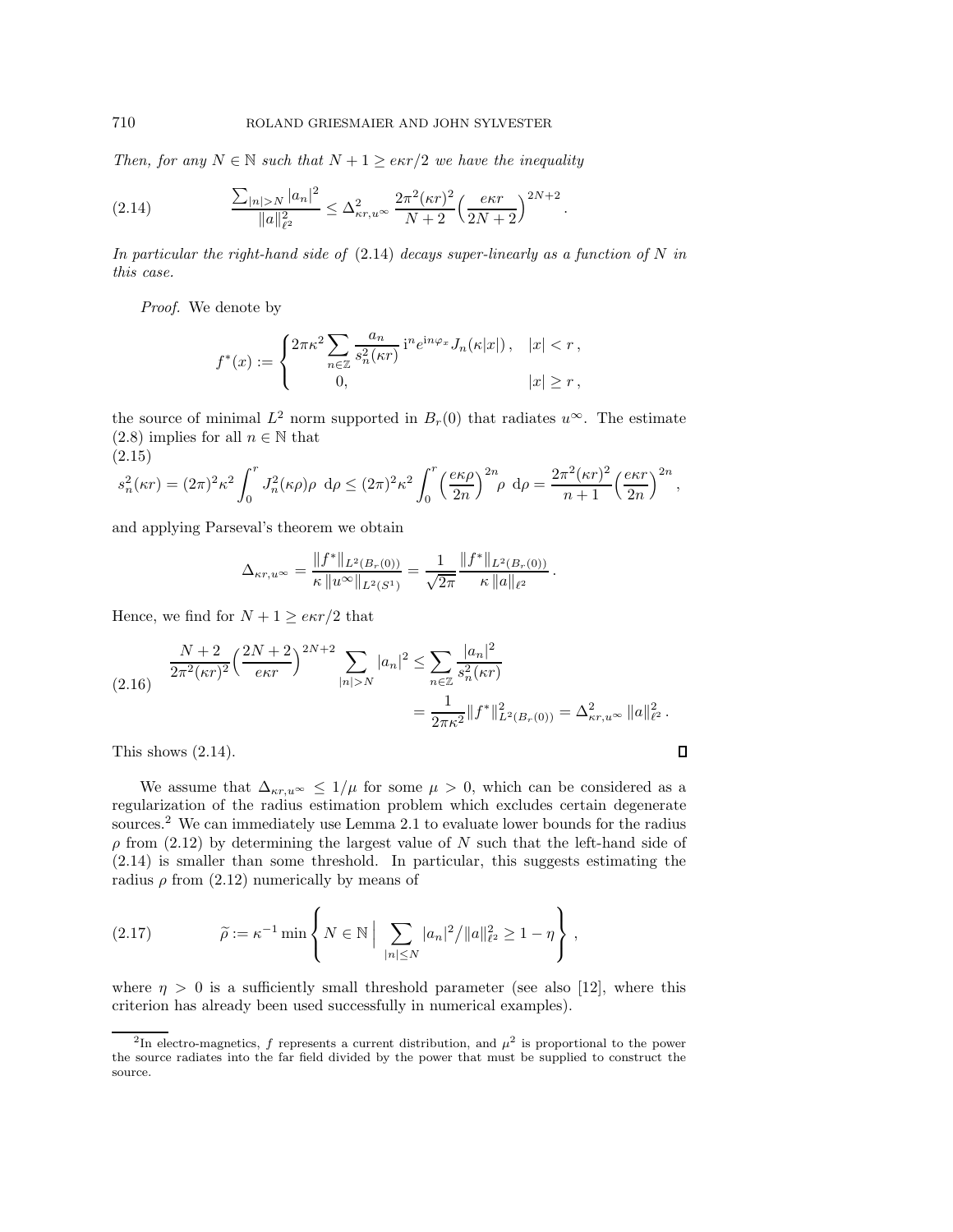Sources f that are supported in  $B_r(z)$  with  $z \neq 0$  can be shifted into  $B_r(0)$  using the change of variables  $f \mapsto f = f(\cdot + z)$ . Accordingly, [\(2.4\)](#page-2-1) implies that the far field pattern  $\tilde{u}^{\infty}$  radiated by f satisfies

<span id="page-6-1"></span>(2.18) 
$$
\widetilde{u}^{\infty}(\hat{x}) = (M_z u^{\infty})(\hat{x}), \qquad \hat{x} \in S^1,
$$

where, as before,  $u^{\infty} = \mathcal{F}f$  and  $M_z : L^2(S^1) \to L^2(S^1)$  is given by

(2.19) 
$$
(M_z \phi)(\hat{x}) = e^{i\kappa \hat{x} \cdot z} \phi(\hat{x}), \qquad \hat{x} \in S^1.
$$

Therefore, combining  $(2.18)$ – $(2.19)$  with  $(2.17)$  we can estimate the radius of the smallest ball around an arbitrary point  $z \in \mathbb{R}^2$  that contains the convex scattering support of a far field pattern  $u^{\infty}$ .

For later reference, we note that writing  $z = r_z(\cos\varphi_z, \sin\varphi_z)$  and substituting [\(2.6\)](#page-3-1) into [\(2.18\)](#page-6-1) implies that the Fourier coefficients  $\tilde{a} = (\tilde{a}_m)_{m \in \mathbb{Z}}$  of

<span id="page-6-2"></span>
$$
\widetilde{u}^{\infty}(\hat{x}) = \sum_{m \in \mathbb{Z}} \widetilde{a}_m e^{\mathrm{i} m t}, \qquad \hat{x} \in S^1,
$$

are given by

<span id="page-6-5"></span>
$$
\widetilde{a}_m = \sum_{n \in \mathbb{Z}} i^{n-m} e^{i(n-m)\varphi_z} J_{n-m}(\kappa r_z) a_n , \qquad m \in \mathbb{Z}.
$$

Accordingly, we define  $T_z: \ell^2 \to \ell^2$ ,

(2.20) 
$$
(T_z a)_m = \widetilde{a}_m = \sum_{n \in \mathbb{Z}} i^{n-m} e^{i(n-m)\varphi_z} J_{n-m}(\kappa r_z) a_n.
$$

<span id="page-6-0"></span>**3.** Weighted  $\ell^1$  estimates for the Fourier coefficients of  $u^\infty$ . Before we consider the far field splitting problem and its formulation as a weighted  $\ell^1$  minimization problem in section [4](#page-9-0) below, we first discuss a third characterization of far field patterns radiated from a ball of radius  $r$  around the origin. This characterization is an  $\ell^1$  version of the Picard criterion [\(2.11\)](#page-4-0), which will be used to determine the correct weights for the far field splitting scheme in section [4.](#page-9-0)

<span id="page-6-4"></span>Assuming that  $s > 0$  and  $1 \leq p \leq \infty$ , we define

(3.1) 
$$
\sigma_{p,n}(s) := \min\left\{1, \left(\frac{2}{p|n|+2}\right)^{\frac{1}{p}} \left(\frac{es}{2|n|}\right)^{|n|}\right\}, \quad n \in \mathbb{Z},
$$

and accordingly

<span id="page-6-6"></span>
$$
\ell_s^p := \left\{ a = (a_n)_{n \in \mathbb{Z}} \in \ell^2 \middle| \left( \frac{a_n}{\sigma_{p,n}(s)} \right)_{n \in \mathbb{Z}} \in \ell^p \right\},\,
$$

which shall be equipped with the norm

(3.2) 
$$
\|a\|_{\ell_s^p} := \left\| \left( \frac{a_n}{\sigma_{p,n}(s)} \right)_{n \in \mathbb{Z}} \right\|_{\ell^p}.
$$

<span id="page-6-3"></span>Furthermore, we note that the representation [\(2.2\)](#page-2-2) together with the far field expansion  $(2.3)$ – $(2.4)$  remains valid for compactly supported sources  $f \in L_0^1(\mathbb{R}^2)$ , and<br>accordingly the restricted for field eperators from  $(2.9)$  may be extended to bounded accordingly the restricted far field operators from [\(2.9\)](#page-4-5) may be extended to bounded linear operators from  $L^1(\Omega)$  to  $L^2(S^1)$ .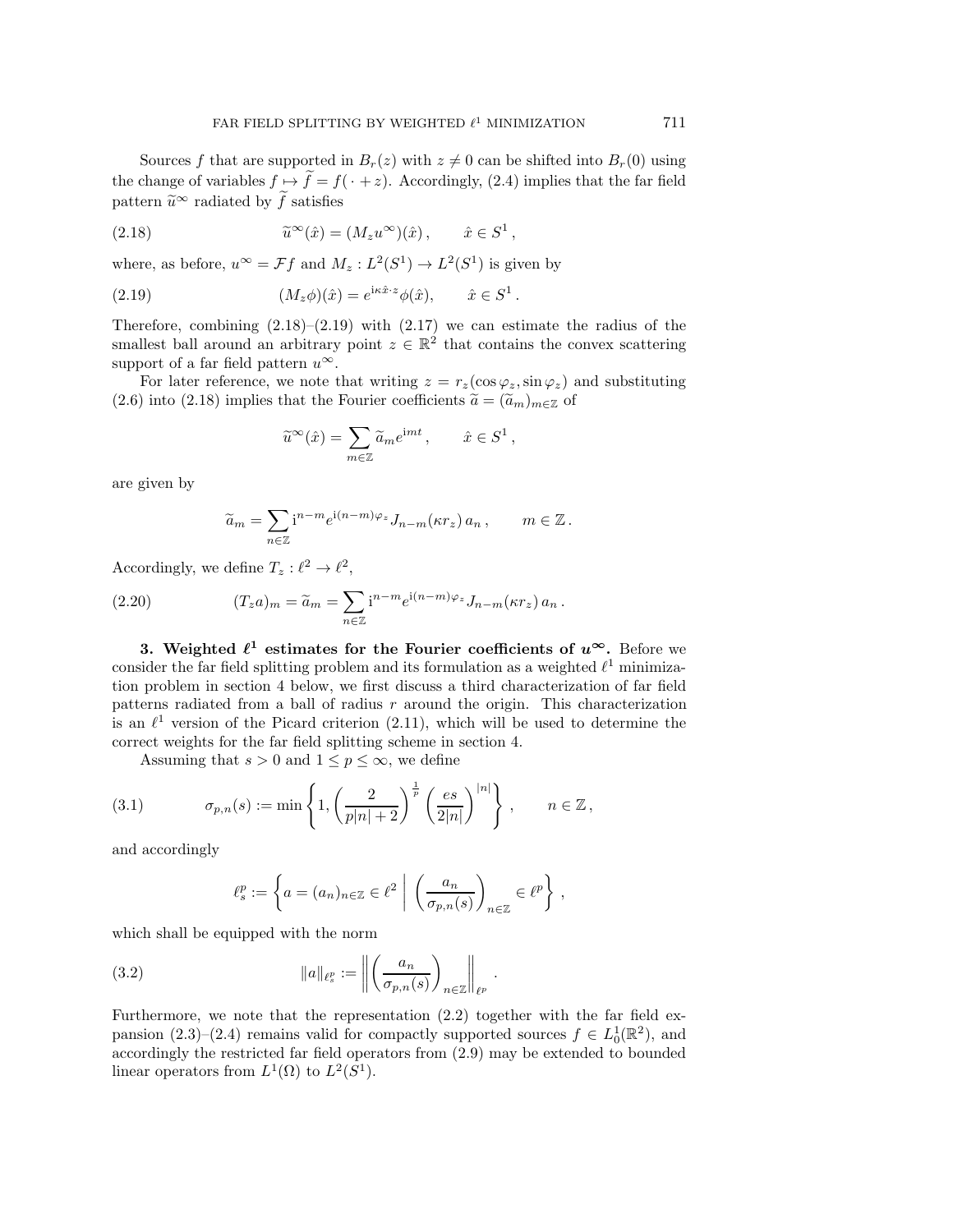THEOREM 3.1. Let  $0 < r < \rho < \infty$ , and let  $u^{\infty} \in L^2(S^1)$  with Fourier coefficients  $a = (a_n)_{n \in \mathbb{Z}} \in \ell^2.$ 

(a) *If*  $u^{\infty}$  *is a far field pattern radiated by a compactly supported source*<sup>[3](#page-7-0)</sup>  $f \in$  $L^1(B_r(0))$ *, then its Fourier coefficients satisfy* 

$$
(3.3) \t\t a \in \ell^1_{\kappa \rho}.
$$

<span id="page-7-5"></span><span id="page-7-4"></span>(b) *On the other hand, if*  $a \in \ell^1_{\kappa \rho}$ *, then* 

(3.4) 
$$
f(x) = \begin{cases} 2\pi\kappa^2 \sum_{n\in\mathbb{Z}} \frac{a_n}{s_n^2(\kappa\rho)} i^n e^{in\varphi_x} J_n(\kappa|x|), & |x| < \rho, \\ 0, & |x| \ge \rho, \end{cases}
$$

*is well defined,*  $f \in L^1(B_o(0))$ *, and* f *radiates*  $u^{\infty}$ *.* 

The proof of Theorem [3.1](#page-6-3) relies on the following three lemmas.

<span id="page-7-2"></span>LEMMA 3.2. Let  $1 \leq p, q \leq \infty$  such that  $\frac{1}{p} + \frac{1}{q} = 1$ , let  $0 < r < \infty$ , and assume *that*  $u^{\infty} \in L^2(S^1)$  *is a far field pattern radiated by a source*  $f \in L^q(B_r(0))$ *. Then the Fourier coefficients*  $(a_n)_{n \in \mathbb{Z}}$  *of*  $u^{\infty}$  *satisfy* 

(3.5) 
$$
|a_n| \le (\pi r^2)^{\frac{1}{p}} \sigma_{p,n}(\kappa r) ||f||_{L^q(B_r(0))}, \qquad n \in \mathbb{Z}.
$$

*Proof.* Recalling [\(2.7\)](#page-4-6) and applying Hölder's inequality we find that

<span id="page-7-1"></span>
$$
|a_n| \leq \int_{B_r(0)} |J_n(\kappa|y|)||f(y)| \, dy \leq ||J_n(\kappa|\cdot|)||_{L^p(B_r(0))} ||f||_{L^q(B_r(0))}.
$$

Furthermore, the estimate [\(2.8\)](#page-4-2) for Bessel functions yields

$$
||J_n(\kappa|\cdot||)||^p_{L^p(B_r(0))} = 2\pi \int_0^r |J_n(\kappa r)|^p r \, dr
$$
  
\n
$$
\leq 2\pi \int_0^r \min\left\{1, \left(\frac{e\kappa r}{2|n|}\right)^{|n|}\right\}^p r \, dr
$$
  
\n
$$
\leq 2\pi \min\left\{\frac{r^2}{2}, \left(\frac{e\kappa r}{2|n|}\right)^{|n|p} \frac{r^2}{p|n|+2}\right\} = \pi r^2 \left(\sigma_{p,n}(\kappa r)\right)^p.
$$

<span id="page-7-3"></span>Combining these estimates we obtain [\(3.5\)](#page-7-1).

LEMMA 3.3. Let  $1 \leq p, q \leq \infty$ , and let  $0 < r < \rho < \infty$ . Then the weights  $\sigma_{p,n}(\kappa r)$ *and*  $\sigma_{q,n}(\kappa \rho)$ *,*  $n \in \mathbb{Z}$ *, from* [\(3.1\)](#page-6-4) *satisfy* 

 $\Box$ 

$$
\sum_{n\in\mathbb{Z}}\frac{\sigma_{p,n}(\kappa r)}{\sigma_{q,n}(\kappa\rho)}<\infty.
$$

*Proof.* Recalling the definition of the weights  $\sigma_{p,n}(\kappa r)$  an  $\sigma_{q,n}(\kappa \rho)$  in [\(3.1\)](#page-6-4) we can estimate

$$
\sum_{|n|\geq \frac{e\kappa\rho}{2}}\frac{\sigma_{p,n}(\kappa r)}{\sigma_{q,n}(\kappa\rho)}=2^{\frac{1}{p}-\frac{1}{q}}\sum_{|n|\geq \frac{e\kappa\rho}{2}}\left(\frac{r}{\rho}\right)^{|n|}\frac{(q|n|+2)^{\frac{1}{q}}}{(p|n|+2)^{\frac{1}{p}}}\leq C\sum_{n\in\mathbb{Z}}|n|\left(\frac{r}{\rho}\right)^{|n|}<\infty\,.
$$

<span id="page-7-0"></span><sup>3</sup>Throughout, we identify  $f \in L^1(B_r(0))$  with its continuation to  $\mathbb{R}^2$  by zero whenever appropriate.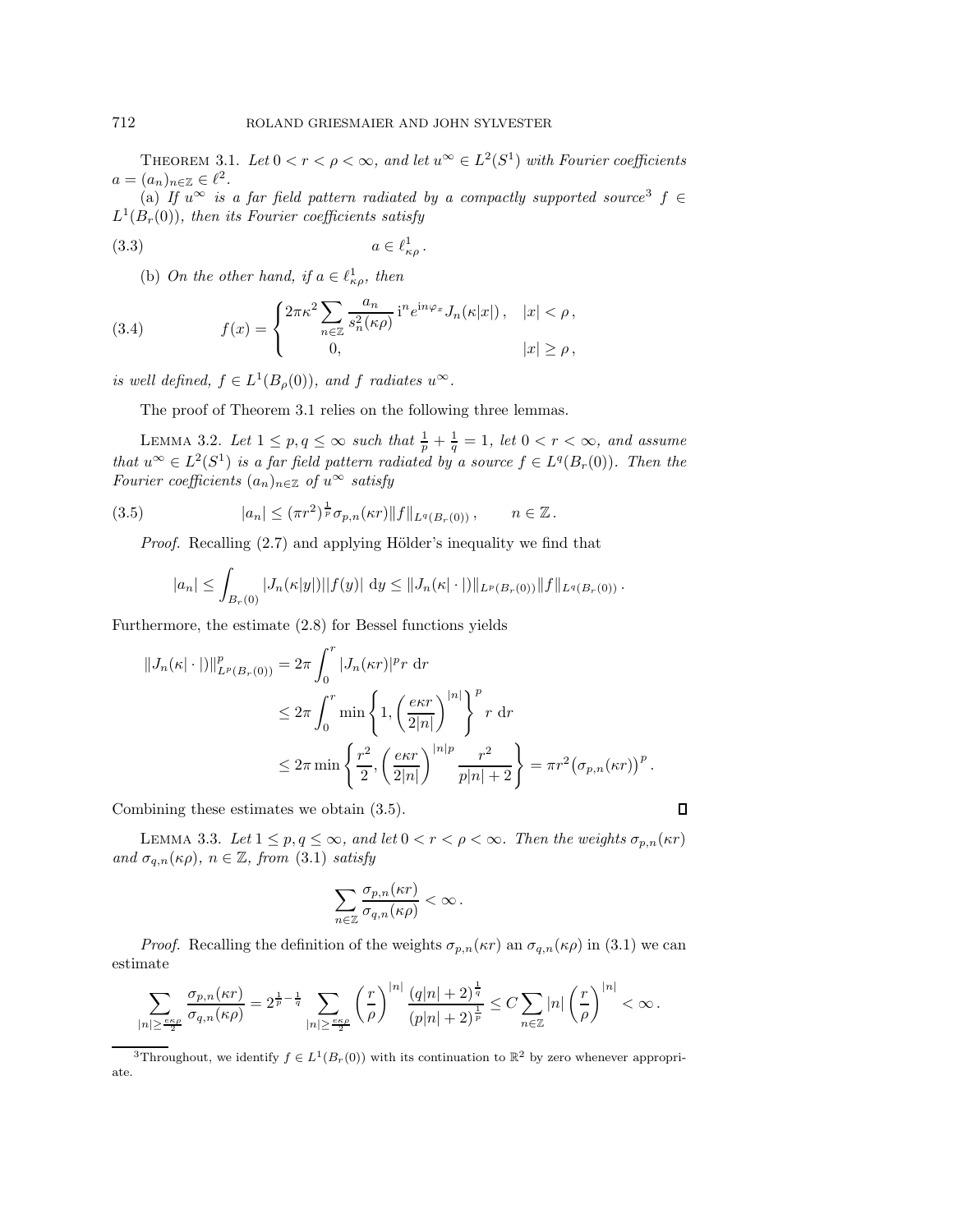Here and throughout, C denotes a generic positive constant which may be different at different occurrences. П

<span id="page-8-1"></span>LEMMA 3.4. Let  $0 < r < \infty$ , and denote by  $s_n(\kappa r)$ ,  $n \in \mathbb{Z}$ , the rescaled singular *values of the restricted far field operator*  $\mathcal{F}_{B_r(0)}$  *from* [\(2.10\)](#page-4-7)*. Then there exists*  $C > 0$ *independent of* n *such that*

(3.6) 
$$
\kappa r \sigma_{1,n}(\kappa r) \leq C s_n(\kappa r) \quad \text{for all } n \in \mathbb{Z}.
$$

*Proof.* Combining [\(2.10\)](#page-4-7) and the asymptotic behavior of the Bessel functions  $J_n$ for large order,

<span id="page-8-0"></span>
$$
|J_n(\kappa r)| = \frac{1}{\sqrt{2\pi |n|}} \left(\frac{\kappa er}{2|n|}\right)^{|n|} \left(1 + O\left(\frac{1}{|n|}\right)\right) \quad \text{for } |n| \to \infty
$$

(cf., e.g., [\[7,](#page-24-14) p. 65]), we find that

$$
s_n^2(\kappa r) = (2\pi\kappa)^2 \int_0^r \left(\frac{e\kappa\rho}{2|n|}\right)^{2|n|} \frac{1}{2\pi|n|} \left(1 + \mathcal{O}\left(\frac{1}{|n|}\right)\right) \rho \,d\rho
$$

$$
= \frac{2\pi}{|n|} \left(\frac{e\kappa r}{2|n|}\right)^{2|n|} \frac{(\kappa r)^2}{2|n|+2} \left(1 + \mathcal{O}\left(\frac{1}{|n|}\right)\right)
$$

for  $|n| \to \infty$ . Therefore,

$$
\left(\frac{\kappa r \sigma_{1,n}(\kappa r)}{s_n(\kappa r)}\right)^2 = \frac{4}{\pi} \frac{|n|(|n|+1)}{(|n|+2)^2} \left(1 + \mathcal{O}\left(\frac{1}{|n|}\right)\right) \quad \text{for } |n| \to \infty,
$$

i.e., the left-hand side of this equation is uniformly bounded with respect to  $n \in \mathbb{Z}$ . This shows [\(3.6\)](#page-8-0).  $\Box$ 

*Proof of Theorem* [3.1](#page-6-3). Suppose that  $u^{\infty} \in L^2(S^1)$  is radiated by a source  $f \in$  $L^1(B_r(0))$ . Then, using Lemma [3.2](#page-7-2) we see that its Fourier coefficients  $a = (a_n)_{n \in \mathbb{Z}}$ satisfy

$$
\sum_{n\in\mathbb{Z}}\left|\frac{a_n}{\sigma_{1,n}(\kappa\rho)}\right|=\sum_{n\in\mathbb{Z}}\frac{|a_n|}{\sigma_{\infty,n}(\kappa r)}\frac{\sigma_{\infty,n}(\kappa r)}{\sigma_{1,n}(\kappa\rho)}\leq\|f\|_{L^1(B_r(0))}\sum_{n\in\mathbb{Z}}\left|\frac{\sigma_{\infty,n}(\kappa r)}{\sigma_{1,n}(\kappa\rho)}\right|.
$$

Applying Lemma [3.3](#page-7-3) we thus obtain [\(3.3\)](#page-7-4).

Conversely, let  $a \in \ell^1_{\kappa \rho}$  and define f by [\(3.4\)](#page-7-5). Using the Cauchy–Schwarz inequality, [\(2.10\)](#page-4-7), and Lemma [3.4](#page-8-1) we find that

$$
||f||_{L^{1}(B_{\rho}(0))} \leq 2\pi\kappa^{2} \sum_{n\in\mathbb{Z}} \frac{|a_{n}|}{s_{n}^{2}(\kappa\rho)} \int_{B_{\rho}(0)} |J_{n}(\kappa|x|)| dx
$$
  

$$
\leq 2\pi\kappa^{2} \sum_{n\in\mathbb{Z}} \frac{|a_{n}|}{s_{n}^{2}(\kappa\rho)} |B_{\rho}(0)|^{\frac{1}{2}} \left( \int_{B_{\rho}(0)} J_{n}^{2}(\kappa|x|) dx \right)^{\frac{1}{2}}
$$
  

$$
= \sqrt{2}\pi\kappa\rho \sum_{n\in\mathbb{Z}} \frac{|a_{n}|}{s_{n}(\kappa\rho)} \leq C \sum_{n\in\mathbb{Z}} \frac{|a_{n}|}{\sigma_{1,n}(\kappa\rho)} < \infty.
$$

This shows that  $f \in L^1(B_\rho(0))$ . From the singular value decomposition of the restricted far field operator  $\mathcal{F}_{B_0(0)}$  in [\(2.10\)](#page-4-7) together with the boundedness of the continuous extension of  $\mathcal{F}_{B_{\rho}(0)}$  from  $L^1(B_{\rho}(0))$  to  $L^2(S^1)$ , it is now obvious that f from (3.4) radiates the far field pattern with the Fourier coefficients a. [\(3.4\)](#page-7-5) radiates the far field pattern with the Fourier coefficients a.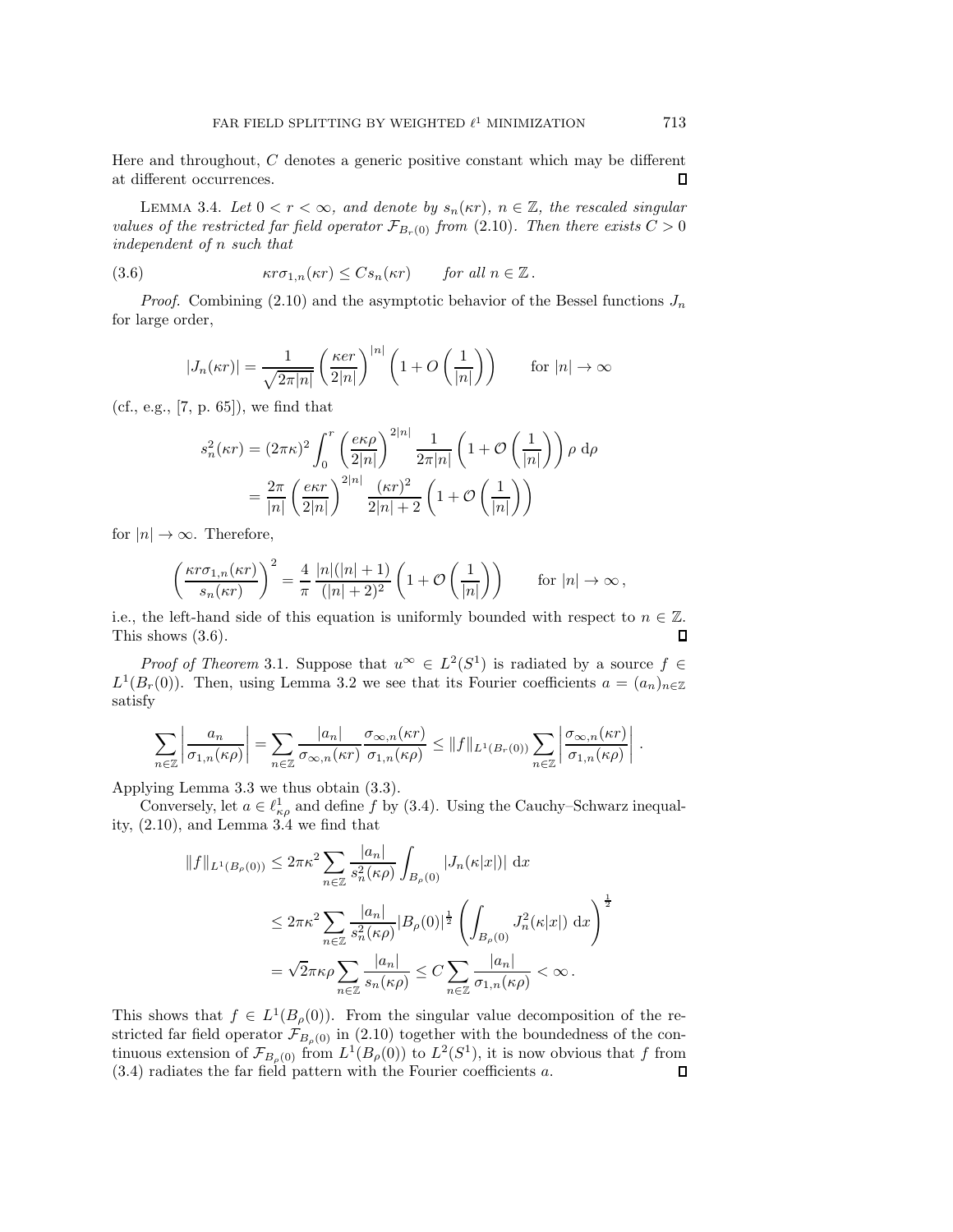<span id="page-9-0"></span>**4. Splitting far field patterns by weighted**  $\ell^1$  **minimization.** Henceforth, we assume that the far field pattern  $u^{\infty}$  in [\(2.4\)](#page-2-1) is a superposition

<span id="page-9-2"></span>
$$
(4.1) \t u^{\infty} = u_1^{\infty} + \dots + u_m^{\infty}
$$

of m far field patterns  $u_1^{\infty}, \ldots, u_m^{\infty}$  that are radiated by well separated compactly sup-<br>ported sources. By this we mean that there exist disjoint halls  $B_-(z) = B_-(z)$ ported sources. By this we mean that there exist disjoint balls  $B_{r_1}(z_1),\ldots,B_{r_m}(z_m)$ with  $|z_j - z_l| \gg r_j + r_l$  for  $1 \leq j, l \leq m, j \neq l$  and sources  $f_j \in L^2(B_{r_j}(z_j))$ ,  $j = 1, \ldots, m$ , such that  $\mathcal{F}_{B_{r_j}(z_j)} f_j = u_j^{\infty}$ .

We seek to recover the individual far field components  $u_1^{\infty}, \ldots, u_m^{\infty}$  from (possibly  $u_1$ ) observations of  $u_1^{\infty}$ , together with the a priori information that each of the noisy) observations of  $u^{\infty}$ , together with the a priori information that each of the convex scattering supports  $\mathscr{C}(u_j^{\infty})$  lies inside the corresponding<sup>[4](#page-9-1)</sup>  $B_{r_j}(z_j)$ . We call this the *far field splitting* problem.

It follows immediately that the decomposition in [\(4.1\)](#page-9-2) is uniquely determined, since for any two bounded domains  $\Omega_1, \Omega_2 \subset \mathbb{R}^2$  such that  $\mathbb{R}^2 \setminus \Omega_1$  and  $\mathbb{R}^2 \setminus \Omega_2$ are connected and  $\overline{\Omega_1} \cap \overline{\Omega_2} = \emptyset$  the intersection of the ranges of the corresponding restricted far field operators is trivial, i.e.,

$$
\mathcal{R}(\mathcal{F}_{\Omega_1}) \cap \mathcal{R}(\mathcal{F}_{\Omega_2}) = \{0\}
$$

 $(cf., e.g., [24, Lemma 6]).$  $(cf., e.g., [24, Lemma 6]).$  $(cf., e.g., [24, Lemma 6]).$  On the other hand, as a consequence of the one-to-one correspondance between Herglotz wave functions and their kernels [\[7,](#page-24-14) Theorem 3.15], both  $\mathcal{F}_{\Omega_1}$  and  $\mathcal{F}_{\Omega_1}$  have dense range, which indicates that the far field splitting problem is ill-posed without further assumptions.

In [\[12\]](#page-24-3) we developed a Galerkin scheme to recover  $u_1^{\infty}, \ldots, u_m^{\infty}$  from the given  $u^{\infty}$  and  $B(x)$ .  $B(x)$  This algorithm ovaluates approximations  $u^{\infty} \in$ data  $u^{\infty}$  and  $B_{r_1}(z_1), \ldots, B_{r_m}(z_m)$ . This algorithm evaluates approximations  $v_j^{\infty} \in$ <br> $U = I^2(\Omega)$ ,  $f \in \mathbb{R}$  $V_j \subset L^2(S^1)$  of  $u_j^{\infty}, j = 1, \ldots, m$ , satisfying

<span id="page-9-3"></span>(4.2) 
$$
\langle v_1^{\infty} + \cdots + v_m^{\infty}, \phi \rangle_{L^2(S^1)} = \langle u^{\infty}, \phi \rangle_{L^2(S^1)} \quad \text{for all } \phi \in V_1 \oplus \cdots \oplus V_m,
$$

where the finite dimensional Galerkin subspaces  $V_j$ ,  $j = 1, \ldots, m$ , are spanned by the left singular vectors of the restricted far field operators  $\mathcal{F}_{B_{r_i}(z_j)}$  corresponding to the  $2N_j + 1$  largest singular values (cf. [\(2.10\)](#page-4-7)). We chose  $N_j = \lceil \alpha \kappa r_j \rceil$  for some fixed  $\alpha > 0$  as cutoff parameter, which reflects the superlinear decay of the Fourier coefficients of  $u_i^{\infty}$  for  $|n| \gtrsim \kappa r_j$  (cf. [\(2.14\)](#page-5-0)). In other words,

$$
V_j = \{ M_{z_j}^* u_n \mid |n| \le N_j \}, \qquad j = 1, \dots, m
$$

where  $M_{z_i}$  is the multiplication operator from [\(2.19\)](#page-6-2) and  $(u_n)_{n\in\mathbb{Z}}$  denotes the Fourier basis of  $L^2(S^1)$ . In [\[12\]](#page-24-3) we provided an error analysis for this algorithm, and we showed that it is fairly well conditioned, as long as the relative distances between the balls  $B_{r_1}(z_1),\ldots,B_{r_m}(z_m)$ , describing the given a priori information on the approximate location and size of the unknown convex scattering supports  $\mathscr{C}(u_1^{\infty}), \ldots, \mathscr{C}(u_m^{\infty})$ , are<br>large with respect to their radii large with respect to their radii.

A drawback of this scheme is the sensitivity of its approximations with respect to the accuracy of the required a priori information. In numerical tests we observed that the method works very well if the balls  $B_{r_1}(z_1),\ldots,B_{r_m}(z_m)$  are well separated and relatively close to  $\mathscr{C}(u_1^{\infty}), \ldots, \mathscr{C}(u_m^{\infty})$ , respectively. However, if the radii  $r_1, \ldots, r_m$ <br>are chosen too large or if the points  $z_i$ ,  $z_i$  are too far away from the harvesproce are chosen too large or if the points  $z_1, \ldots, z_m$  are too far away from the barycenters of the individual convex scattering supports, then the accuracy of the approximations

<span id="page-9-1"></span><sup>&</sup>lt;sup>4</sup>The convex scattering support  $\mathscr{C}(u_j^{\infty})$ ,  $j = 1, \ldots, m$ , is a subset of any convex set and thus in particular of any ball that carries  $u_j^{\infty}$ .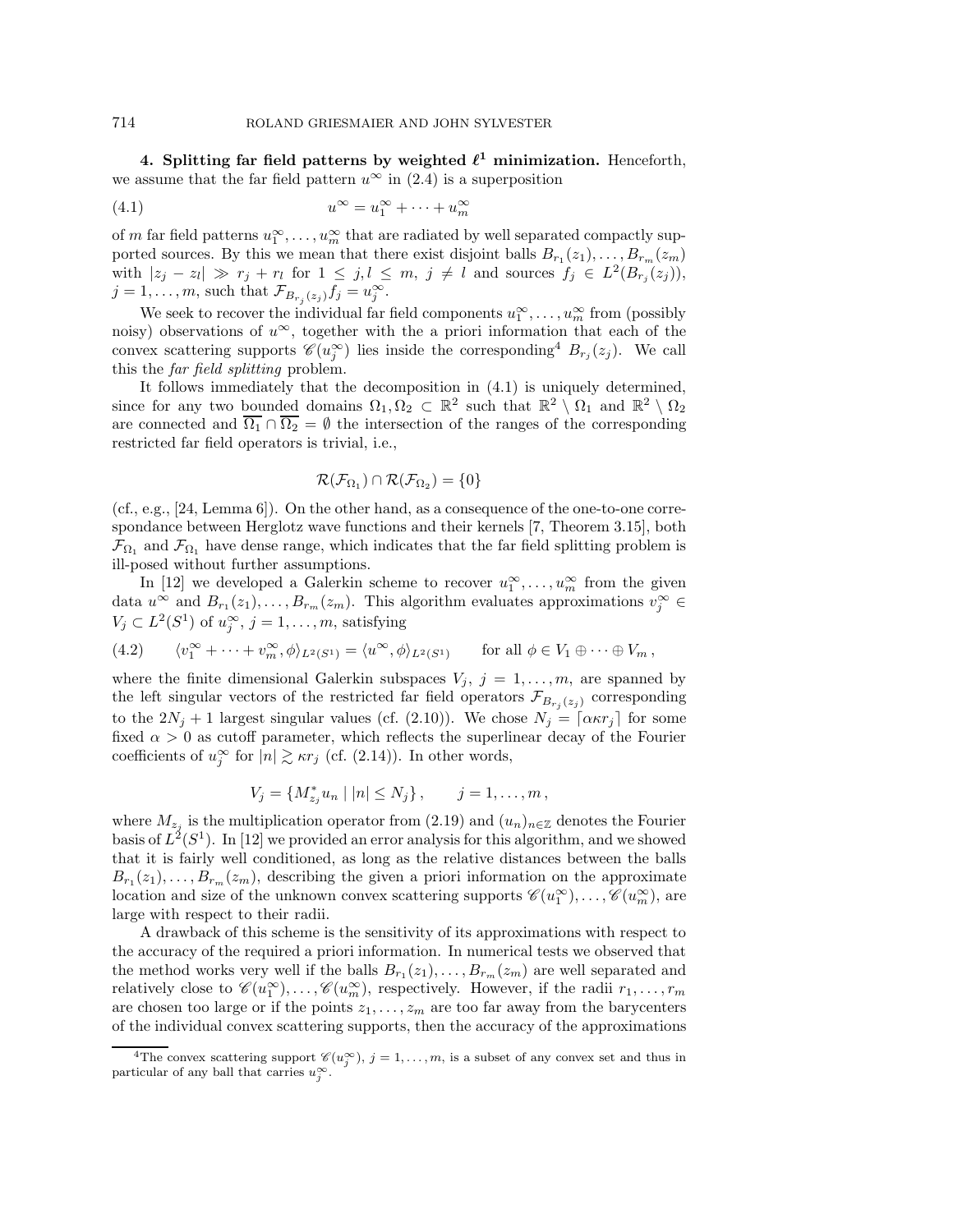deteriorates, even if the  $\mathscr{C}(u_1^{\infty}), \ldots, \mathscr{C}(u_m^{\infty})$  are well separated and thus the Galerkin<br>scheme with more accurate a priori information would be well conditioned. In the scheme with more accurate a priori information would be well conditioned. In the following we discuss a more robust approach to far field splitting that in particular can handle much less accurate a priori information.

If the balls  $B_{r_1}(z_1),\ldots,B_{r_m}(z_m)$  are well separated, then the dimensions of the Galerkin subspaces  $V_1, \ldots, V_m$  are small relative to the number of Fourier modes needed to accurately represent the whole far field pattern  $u^{\infty}$  (a rough estimate for the latter is given by  $\kappa \max_{j=1,\dots,m}(|z_j|+r_j)$ . Therefore the decomposition of  $u^{\infty}$ obtained in [\(4.2\)](#page-9-3) can be considered as a sparse approximation of the far field pattern  $u^{\infty}$  in the overcomplete dictionary

<span id="page-10-0"></span>(4.3) 
$$
\mathcal{D} = \{M_{z_1}^* u_n \mid n \in \mathbb{Z}\} \cup \cdots \cup \{M_{z_m}^* u_n \mid n \in \mathbb{Z}\}.
$$

Basis pursuit (see, e.g., [\[6\]](#page-24-9)) is a method for finding such a sparse decomposition without choosing the relevant dictionary elements in advance. Applied to the far field splitting problem with the dictionary from [\(4.3\)](#page-10-0), basis pursuit means solving the constrained optimization problem

<span id="page-10-1"></span>(4.4) minimize 
$$
\sum_{j=1}^{m} ||b_j||_{\ell^1}
$$
 subject to  $\sum_{j=1}^{m} T_{z_j}^* b_j = a$ ,

where as before  $a = (a_n)_{n \in \mathbb{Z}}$  denotes the Fourier coefficients of  $u^{\infty}$ , and  $T_{z_i}$ ,  $j =$  $1, \ldots, m$ , are the convolution operators from  $(2.20)$ . However, a generic solution  $\mathbf{b} = [b_1, \ldots, b_m] \in \ell^2 \times \cdots \times \ell^2$  of [\(4.4\)](#page-10-1) need not represent a valid far field split, since one or more of the far fields given by the Fourier series

$$
v_j^{\infty}(\hat{x}) = \sum_{n \in \mathbb{Z}} T_{z_j}^* b_j e^{\mathrm{i}nt}, \qquad \hat{x} = (\cos(t), \sin(t)) \in S^1,
$$

may not be in the range of the corresponding restricted far field operator  $\mathcal{F}_{B_{r_i}(z_i)}$ ,  $1 \leq j \leq m$ , respectively. In fact, it might not even be a far field pattern radiated by any compactly supported source. Hence we modify  $(4.4)$  and replace the  $\ell^1$  norms by weighted  $\ell^1$  norms with weight functions chosen as in [\(3.2\)](#page-6-6). We will show that this is sufficient to obtain a constrained optimization problem that is genuinely equivalent to the original far field splitting problem.

Given  $u^{\infty}$  and  $B_{r_1}(z_1),...,B_{r_m}(z_m)$  as above, we choose  $\rho_j > r_j, 1 \leq j \leq m$ , such that  $B_{\rho_j}(z_j) \cap B_{\rho_l}(z_l) = \emptyset$  for  $1 \leq j, l \leq m, j \neq l$  and consider the constrained optimization problem

<span id="page-10-2"></span>(4.5) minimize 
$$
\sum_{j=1}^{m} ||b_j||_{\ell^1_{\kappa_{\rho_j}}}
$$
 subject to  $\sum_{j=1}^{m} T^*_{z_j} b_j = a$ .

The following proposition shows that [\(4.5\)](#page-10-2) has a unique solution, which yields a valid far field split.

PROPOSITION 4.1. *Suppose that*  $u^{\infty}$  *is a superposition of* m *far field patterns*  $u_1^{\infty}, \ldots, u_m^{\infty}$  that are radiated from well separated balls  $B_{r_1}(z_1), \ldots, B_{r_m}(z_m)$ , and de-<br>
note by  $a = (a_1)$ , a the Fourier coefficients of  $u^{\infty}$ . Then the constrained minimize *note by*  $a = (a_n)_{n \in \mathbb{Z}}$  *the Fourier coefficients of*  $u^{\infty}$ *. Then the constrained minimization problem* [\(4.5\)](#page-10-2) *with*  $\rho_j > r_j$ ,  $j = 1, \ldots, m$ , such that  $\overline{B_{\rho_j}(z_j)} \cap \overline{B_{\rho_l}(z_l)} = \emptyset$  for  $1 \leq j, l \leq m, j \neq l$  has a unique solution  $\mathbf{b}^{\dagger} = [b_1^{\dagger}, \ldots, b_m^{\dagger}] \in \ell_{\kappa \rho_1}^1 \times \cdots \times \ell_{\kappa \rho_m}^1$ , and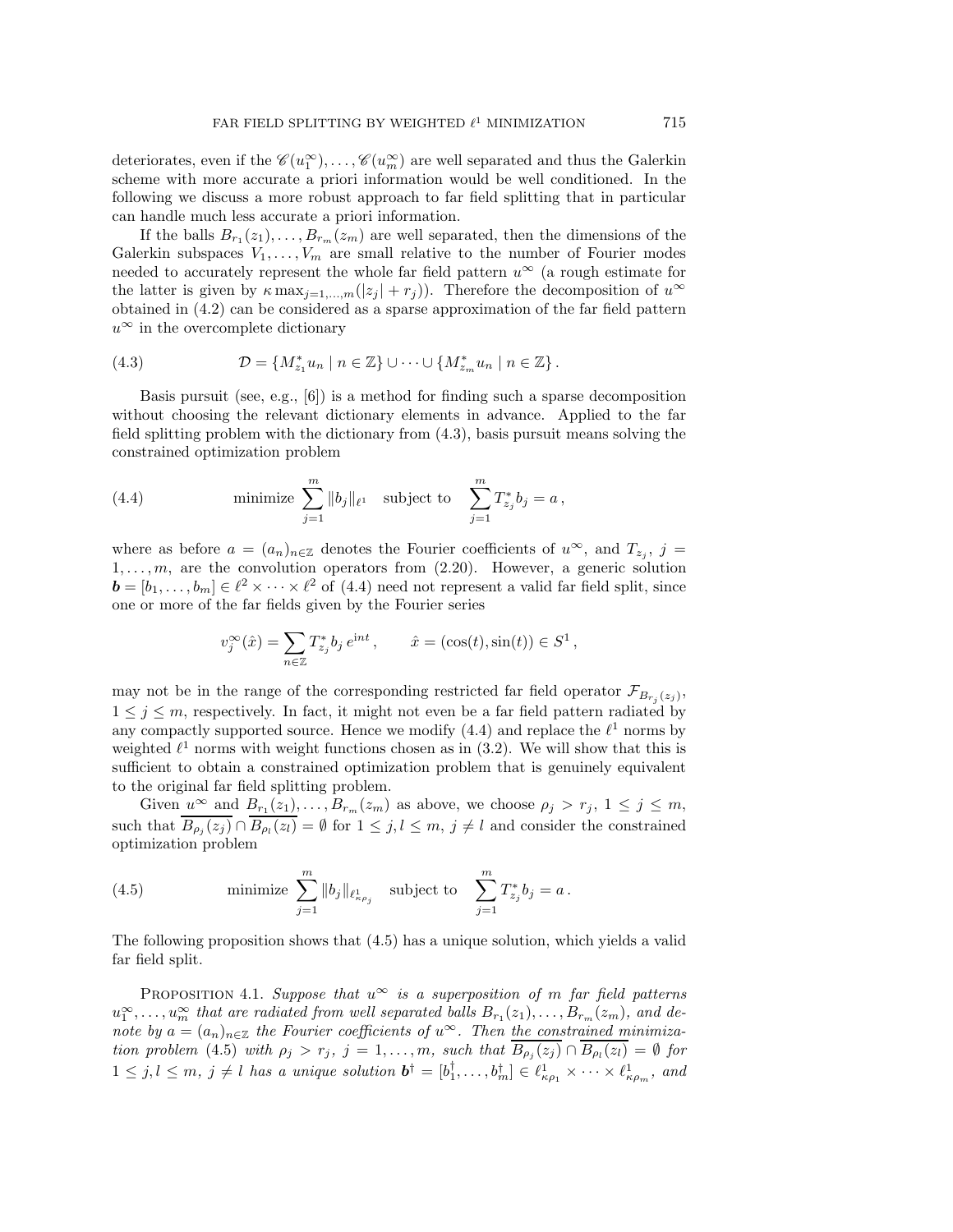*this solution satisfies*

$$
u_j^{\infty}(\hat{x}) = \sum_{n \in \mathbb{Z}} T_{z_j}^* b_j^{\dagger} e^{\mathrm{i} nt}, \qquad \hat{x} = (\cos(t), \sin(t)) \in S^1, \ j = 1, \dots, m.
$$

*Proof.* Let  $1 \leq j \leq m$ , and let  $a_j$  be the sequence of Fourier coefficients of  $u_j^{\infty}$ . Since  $u_j^{\infty}$  is radiated from  $B_{r_j}(z_j)$  it follows by translation that  $M_{z_j}u_j^{\infty}$  is radiated from  $B_{r_j}(0)$ , and thus the first part of Theorem [3.1](#page-6-3) shows that the Fourier coefficients  $b_j = T_{z_j} a_j$  of  $M_{z_j} u_j^{\infty}$  satisfy  $b_j \in \ell^1_{\kappa \rho_j}$ . Hence there exists at least one admissible  $\boldsymbol{b} = [b_1, \ldots, b_m] \in \ell^1_{\kappa \rho_1} \times \cdots \times \ell^1_{\kappa \rho_m}$  that satisfies the constraint of [\(4.5\)](#page-10-2).

On the other hand, the second part of Theorem [3.1](#page-6-3) implies that for any admissible  $\mathbf{b} = [b_1, \ldots, b_m] \in \ell^1_{\kappa \rho_1} \times \cdots \times \ell^1_{\kappa \rho_m}$  satisfying the constraint of [\(4.5\)](#page-10-2) the sequences  $T_{z_1}^* b_1, \ldots, T_{z_m}^* b_m$  are the Fourier coefficients of a solution to the far field splitting<br>raphless with  $B_z(x)$ ,  $B_z(x)$  spaleed by  $B_z(x)$ ,  $B_z(x)$ , Since these problem with  $B_{r_1}(z_1),...,B_{r_m}(z_m)$  replaced by  $B_{\rho_1}(z_1),...,B_{\rho_m}(z_m)$ . Since these are unique, we find that (4.5) has a unique solution. are unique, we find that [\(4.5\)](#page-10-2) has a unique solution.

Alternatively, if only perturbed observations  $u^{\infty,\delta}$  of the true far field data  $u^{\infty}$ are available, and these observations satisfy

<span id="page-11-5"></span>(4.6) 
$$
||u^{\infty} - u^{\infty,\delta}||_{L^2(S^1)} \leq \delta \quad \text{and} \quad ||u^{\infty,\delta}||_{L^2(S^1)} > \delta
$$

for some  $\delta > 0$ , then the Fourier coefficients  $a^{\delta} = (a_j^{\delta})_{j \in \mathbb{Z}}$  of  $u^{\infty,\delta}$  satisfy  $||a - a^{\delta}||_{\ell^2} \le$  $\delta/\sqrt{2\pi}$  and  $||a^{\delta}||_{\ell^2} > \delta/\sqrt{2\pi}$ . Accordingly, we modify [\(4.5\)](#page-10-2) and consider the constrained optimization problem

<span id="page-11-0"></span>(4.7) minimize 
$$
\sum_{j=1}^{m} ||b_j||_{\ell^1_{\kappa_{\rho_j}}}
$$
 subject to  $||a^{\delta} - \sum_{j=1}^{m} T_{z_j}^* b_j||_{\ell^2} \le \frac{\delta}{\sqrt{2\pi}}$ .

It is we[l](#page-11-1)l known that  $(4.7)$  is equivalent to minimizing the Tikhonov functional<sup>5</sup> (4.8)

<span id="page-11-3"></span>
$$
\Psi_{\alpha,\boldsymbol{\rho}}(\boldsymbol{b}) = \left\| a^{\delta} - \sum_{j=1}^m T_{z_j}^* b_j \right\|_{\ell^2}^2 + \alpha \sum_{j=1}^m \|b_j\|_{\ell^1_{\kappa \rho_j}}, \qquad \boldsymbol{b} = [b_1,\ldots,b_m] \in \ell^2 \times \cdots \times \ell^2,
$$

for a suitably chosen regularization parameter  $\alpha > 0$  (see, e.g., [\[11,](#page-24-15) Proposition 2.2]).

Before we discuss the existence and uniqueness of minimizers of  $\Psi_{\alpha,\rho}$ , we introduce as a short hand notation the operator  $K: \ell^2 \times \cdots \times \ell^2 \to \ell^2$ ,

(4.9) 
$$
Kb = \sum_{j=1}^{m} T_{z_j}^* b_j,
$$

and note that its adjoint  $K^* : \ell^2 \to \ell^2 \times \cdots \times \ell^2$  is given by

<span id="page-11-4"></span>
$$
K^*c=[T_{z_1}c,\ldots,T_{z_m}c].
$$

Since the convolution operators  $T_{z_j}^*$ ,  $j = 1, \ldots, m$ , from [\(2.20\)](#page-6-5) are  $\ell^2$  isometries, the operator norm of K is bounded b[y](#page-11-2)<sup>6</sup>  $||K|| \leq \sqrt{m}$ , and therefore  $||K^*K||_{\ell^2 \times \cdots \times \ell^2} \leq m$ . Choosing  $0 < \omega < 1/m$  such that  $\|\omega K^* K\| < 1$ , it follows immediately from [\[8,](#page-24-10) Proposition 2.1] that any minimizer  $b^* = [b_1^*, \ldots, b_m^*]$  of the Tikhonov functional  $\Psi_{\alpha, \rho}$ 

<span id="page-11-1"></span><sup>&</sup>lt;sup>5</sup>In [\(4.8\)](#page-11-3) the index  $\rho$  stands for  $[\rho_1, \ldots, \rho_m]$ .

<span id="page-11-2"></span><sup>&</sup>lt;sup>6</sup>We consider the norm  $||(a_1,\ldots,a_m)||_{\ell^2 \times \cdots \times \ell^2} = (\sum_{j=1}^m ||a_j||_{\ell^2}^2)^{\frac{1}{2}}$  on  $\ell^2 \times \cdots \times \ell^2$ .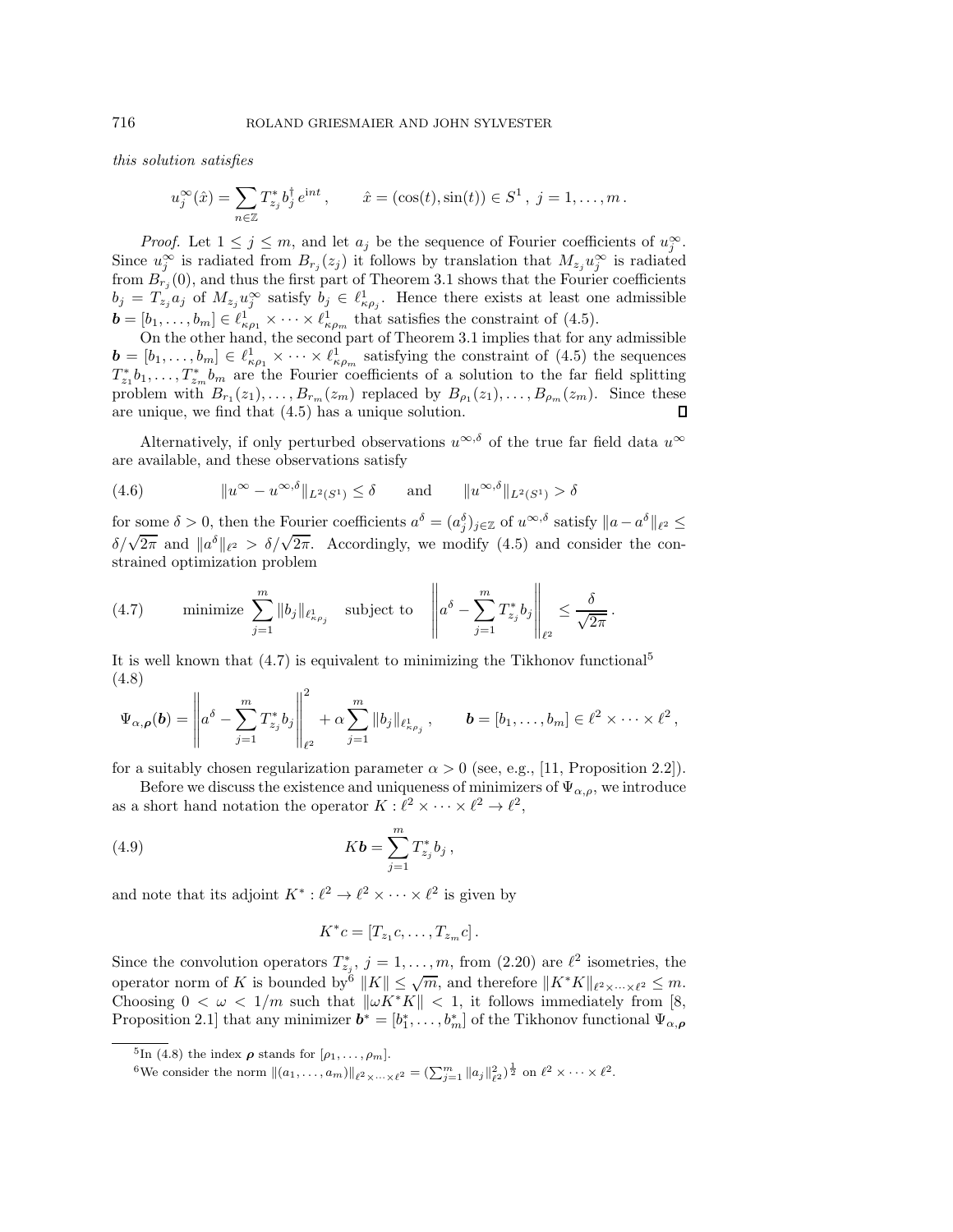from [\(4.8\)](#page-11-3) satisfies the fixed point equation

(4.10) *b*<sup>∗</sup> = *S*ωα,*ρ*(*b*<sup>∗</sup> + ωK∗(a − K*b*∗)),

where the nonlinear thresholding function  $S_{\omega\alpha,\rho}$  is defined componentwise by

<span id="page-12-1"></span>
$$
\mathbf{S}_{\omega\alpha,\boldsymbol{\rho}}\boldsymbol{b} = [S_{\omega\alpha,\rho_1}b_1,\ldots,S_{\omega\alpha,\rho_m}b_m], \qquad \boldsymbol{b} = [b_1,\ldots,b_m] \in \ell^2 \times \cdots \times \ell^2,
$$

with

$$
(S_{\omega\alpha,\rho_j}b_j)_n = \begin{cases} \left(|b_{j,n}| - \frac{\omega\alpha}{2\sigma_{1,n}(\kappa\rho_j)}\right) e^{i \arg(b_{j,n})} & \text{if } |b_{j,n}| \ge \frac{\omega\alpha}{2\sigma_{1,n}(\kappa\rho_j)}, \\ 0 & \text{if } |b_{j,n}| < \frac{\omega\alpha}{2\sigma_{1,n}(\kappa\rho_j)}, \end{cases} \qquad n \in \mathbb{Z},
$$

for  $j = 1, ..., m$  (cf. [\[8,](#page-24-10) Remark 2.5]). In particular, minimizers of  $\Psi_{\alpha,\rho}$  have only finitely many nonzero coefficients, and therefore two minimizers of  $\Psi_{\alpha,\rho}$  have to coincide except for possibly finitely many coefficients.

Although the operator  $K$  of  $(4.9)$  is clearly not injective, we show in the next lemma that its restriction to any finite dimensional subspace has trivial null space. This property is often called *finite basis injectivity* (see, e.g., [\[2\]](#page-24-16)), and together with what we have seen so far, it guarantees uniqueness for the minimizer of  $\Psi_{\alpha,\rho}$ .

LEMMA 4.1. Let  $z_1, \ldots, z_m$  be distinct points in  $\mathbb{R}^2$ . Then the restriction of the *operator* K from [\(4.9\)](#page-11-4) *to any finite dimensional subspace of*  $\ell^2 \times \cdots \times \ell^2$  *is injective.* 

*Proof.* Let  $b_1, \ldots, b_m \in \ell^2$  such that each  $b_j$ ,  $j = 1, \ldots, m$ , has only finitely many non-zero coefficients and suppose that

<span id="page-12-0"></span>(4.11) 
$$
T_{z_1}^*b_1 + \cdots + T_{z_m}^*b_m = 0.
$$

Then, with  $s_n^2(\kappa r)$ ,  $n \in \mathbb{Z}$ , denoting the rescaled singular values of the restricted far field operator  $\mathcal{F}_{B_r(0)}$  from [\(2.10\)](#page-4-7), the sources

$$
f_j(x) = \begin{cases} 2\pi\kappa^2 \sum_{n \in \mathbb{Z}} \frac{b_{j,n}}{s_n^2(\kappa r)} i^n e^{in\varphi_{x-z_j}} J_n(\kappa |x-z_j|), & |x-z_j| < r, \\ 0, & |x-z_j| \ge r, \end{cases}
$$
   
  $j = 1,...,m$ ,

are well defined and have disjoint supports for some sufficiently small value of  $r > 0$ . Moreover, it follows immediately from  $(2.10)$  that  $f_j, j = 1, \ldots, m$ , radiates the far field pattern

$$
v_j^{\infty}(\hat{x}) = \sum_{m \in \mathbb{Z}} (T_{z_j}^* b_j)_m e^{imt}, \qquad \hat{x} = (\cos t, \sin t) \in S^1,
$$

respectively. Since  $(4.11)$  implies that  $v_1^{\infty} + \cdots + v_m^{\infty} = 0$ , the fact that two disjoint bounded domains with connected complement cannot carry the same far field implies that  $b_1 = \cdots = b_m = 0$ .  $\Box$ 

COROLLARY 4.2. Suppose that  $u^{\infty}$  is a superposition of m far field patterns  $u_1^{\infty}, \ldots, u_m^{\infty}$  that are radiated from well separated balls  $B_{r_1}(z_1), \ldots, B_{r_m}(z_m)$ , and<br>denote by  $a = (a_1)$ , a the Fourier coefficients of  $u^{\infty}$ . Then for any  $\alpha > 0$ , the *denote by*  $a = (a_n)_{n \in \mathbb{Z}}$  *the Fourier coefficients of*  $u^{\infty}$ *. Then for any*  $\alpha > 0$  *the*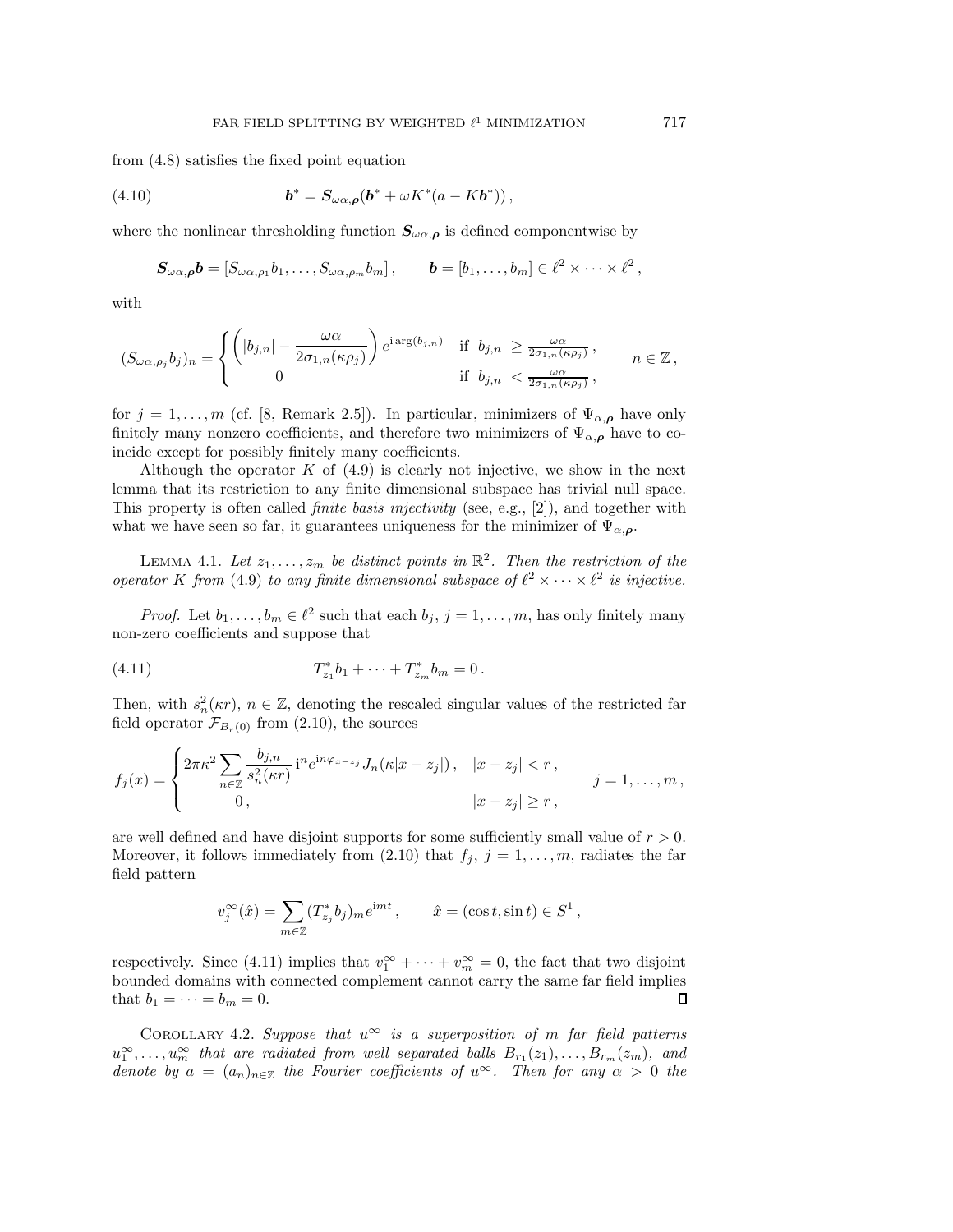*unconstrained minimization problem* (4.12)

<span id="page-13-0"></span>minimize 
$$
\Psi_{\alpha,\rho}(\boldsymbol{b}) = \left\| a^{\delta} - \sum_{j=1}^{m} T_{z_j}^* b_j \right\|_{\ell^2}^2 + \alpha \sum_{j=1}^{m} \|b_j\|_{\ell^1_{\kappa_{\rho_j}}} \quad \text{over} \quad \boldsymbol{b} \in \ell^2 \times \cdots \times \ell^2
$$

*with*  $\rho_j > r_j$ ,  $j = 1, \ldots, m$ , such that  $B_{\rho_j}(z_j) \cap B_{\rho_l}(z_l) = \emptyset$  for  $1 \leq j, l \leq m$ ,  $j \neq l$ , *has a unique solution*  $\mathbf{b}^*_{\alpha,\rho} \in \ell^1_{\kappa\rho_1} \times \cdots \times \ell^1_{\kappa\rho_m}$  *satisfying* [\(4.10\)](#page-12-1) *for any*  $0 < \omega < 1/m$ *.* 

Although  $b^*_{\alpha,\rho}$  does of course not solve [\(4.5\)](#page-10-2) exactly, the corresponding Fourier series

$$
v_j^{\infty}(\hat{x}) = \sum_{n \in \mathbb{Z}} T_{z_j}^* b_j e^{int}, \qquad \hat{x} = (\cos(t), \sin(t)) \in S^1, \ \ j = 1, ..., m,
$$

are at least in the range of  $\mathcal{F}_{B_{r_i}(z_j)}$ , respectively. Moreover, it can be shown that [\(4.12\)](#page-13-0) together with an appropriate parameter choice rule  $\alpha = \alpha(\delta, u^{\infty,\delta})$  constitutes a convergent regularization method (see, e.g., [\[8,](#page-24-10) [10,](#page-24-17) [11\]](#page-24-15)), i.e.,

$$
\lim_{\delta \to 0} \left( \sup_{\|u^{\infty} - u^{\infty,\delta}\|_{L^2(S^1)} \leq \delta} \left\| \boldsymbol{b}^*_{\alpha(\delta, u^{\infty,\delta}),\boldsymbol{\rho}} - \boldsymbol{b}^{\dagger} \right\|_{\ell^2} \right) = 0.
$$

In our numerical computations we solve [\(4.12\)](#page-13-0) for fixed  $\alpha > 0$ , by applying the iterative soft thresholding algorithm from [\[8\]](#page-24-10). Choosing  $0 < \omega < 1/m$  and an initial guess  $\mathbf{b}^{(0)} \in \ell^2 \times \cdots \times \ell^2$  (e.g.,  $\mathbf{b}^{(0)} = (0,\ldots,0)$ ), the corresponding sequence of iterates is given by

<span id="page-13-2"></span>(4.13) 
$$
\mathbf{b}^{(k+1)} = \mathbf{S}_{\omega\alpha,\rho}(\mathbf{b}^{(k)} + \omega K^*(a^{\delta} - K\mathbf{b}^{(k)})), \qquad k = 0, 1, \dots.
$$

If follows from [\[8,](#page-24-10) Theorem 3.1] that  $(\boldsymbol{b}^{(k)})_{k\in\mathbb{N}}$  converges strongly to the unique minimizer  $b^*_{\alpha,\rho}$  of  $\Psi_{\alpha,\rho}$ , regardless of the choice of  $b^{(0)}$ .

<span id="page-13-1"></span>*Example* 4.3. To illustrate this weighted  $\ell^1$  far field splitting algorithm, we consider a scattering problem with three obstacles (an ellipse, a nut, and a kite) as shown in Figure [1.](#page-14-0) The three obstacles are illuminated by an incoming plane wave  $u^{i}(x) = e^{i\kappa x \cdot d}, x \in \mathbb{R}^{2}$ , with incident direction  $d = (1,0)$  and wave number  $\kappa = 5$ . Assuming that the ellipse is sound soft whereas the kite and the nut are sound hard, the scattered field  $u<sup>s</sup>$  satisfies the homogeneous Helmholtz equation outside the obstacles together with the Sommerfeld radiation condition at infinity and Neumann (for the ellipse) or Dirichlet boundary conditions (for the kite and the nut) on the boundaries of the obstacles. We note that the same example has been used in [\[12,](#page-24-3) section 7] to test the Galerkin scheme for the far field splitting problem, and hence the results can easily be compared.

It is well known that the far field pattern  $u^{\infty}$  of  $u^{s}$  can be written as a superposition of three far field patterns  $u_1^{\infty}$ ,  $u_2^{\infty}$ ,  $u_3^{\infty}$  radiated by three individual smooth<br>sources supported in arbitrarily small poisbborhoods of the three scatterers, respec sources supported in arbitrarily small neighborhoods of the three scatterers, respec-tively (cf., e.g., [\[20,](#page-24-2) Lemma 3.6]). In our computations the exact far field pattern  $u^{\infty}$ has been simulated on an equidistant grid with 512 points on the unit circle using the Nyström method as described in  $[7, 18]$  $[7, 18]$ . As a byproduct, this implementation also provides access to the exact far field components  $u_j^{\infty}$ ,  $j = 1, 2, 3$ . Using lighter dashed lines we include in Figure [1](#page-14-0) (left) the boundaries of the convex scattering supports  $\mathscr{C}(u_i^{\infty})$ ,  $j = 1, 2, 3$ , of these exact far field components, which have been evaluated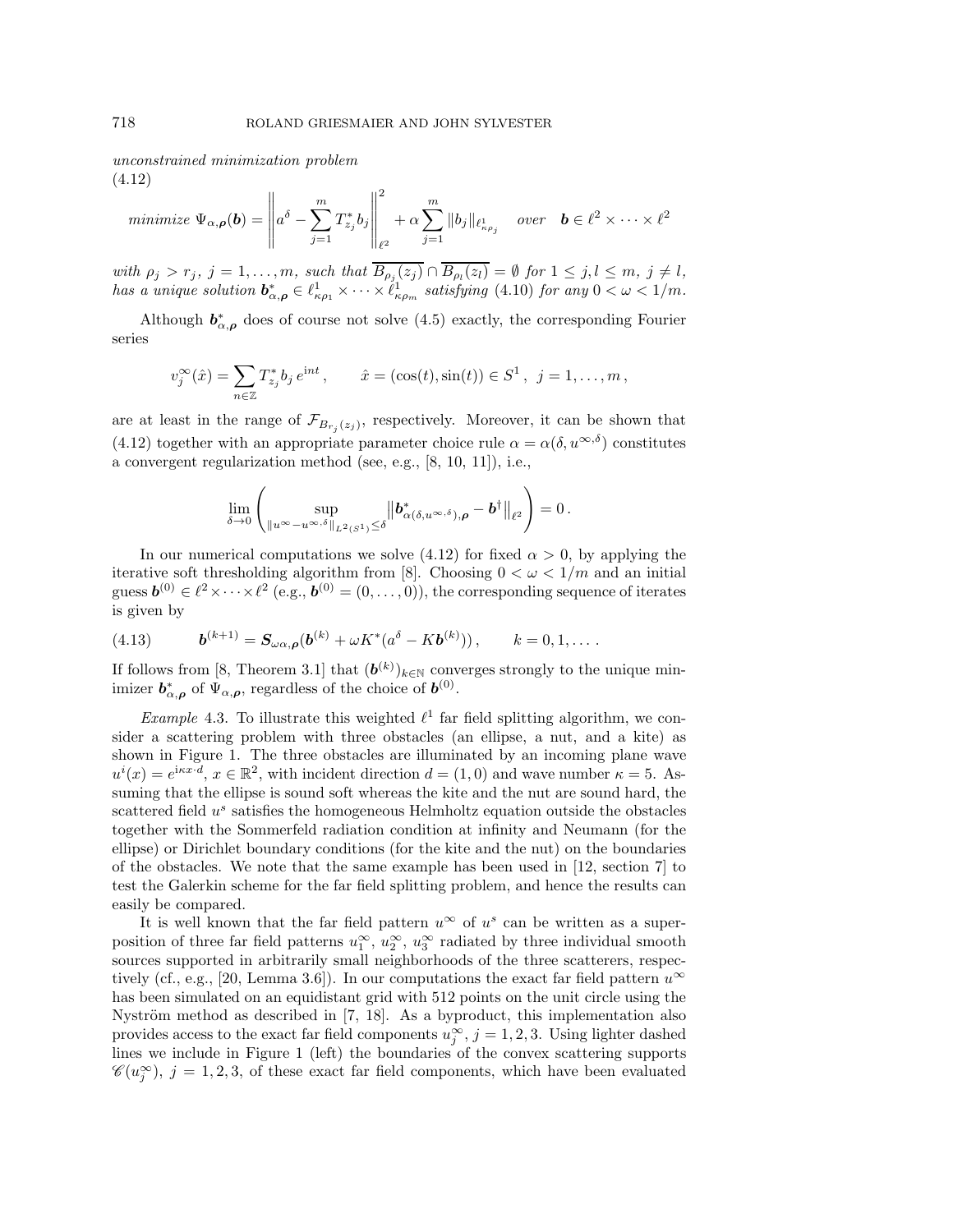<span id="page-14-0"></span>

FIG. 1. Left: Geometry of the scatterers (solid lines), convex scattering supports of  $u_1^{\infty}$ ,  $u_2^{\infty}$ , and  $u_3^{\infty}$  (dashed lines), and a priori guess for the source locations (dashed circles). Right: The same as the left but with convex scattering supports of  $v_1^{\infty}$ ,  $v_2^{\infty}$ , and  $v_3^{\infty}$  from Example [4.3](#page-13-1) (dashed lines).

numerically using the implementation of the convex scattering support described in [\[12,](#page-24-3) section 7].

We apply the iterative soft thresholding procedure  $(4.13)$  to compute approximations  $v_i^{\infty}$  of  $u_i^{\infty}$ ,  $j = 1, 2, 3$ . To this end we use  $\mathbf{b}^{(0)} = (0, \ldots, 0)$  as the initial guess, and we choose  $\omega = 1/4$  and  $\alpha = 10^{-2}$  for the regularization parameter. We use the dashed circles shown in Figure [1](#page-14-0) as a priori information on the approximate source locations  $B_{r_j}(z_j)$ ,  $j = 1, 2, 3$ , and we choose  $\rho_j = r_j$ ,  $j = 1, 2, 3$ , in the Tikhonov functional  $\Psi_{\alpha,\rho}$  from [\(4.8\)](#page-11-3). More precisely,  $z_1 = (20,0), z_2 = (-25,20), z_3 = (-10,-22),$ and  $r_1 = r_2 = r_3 = 15$ . This a priori information is considerably less accurate than the a priori guess used in [\[12,](#page-24-3) section 7]. Our stability analysis from [\[12\]](#page-24-3) indicates that the Galerkin scheme from [\[12\]](#page-24-3) is severely ill-conditioned for these less accurate a priori data, and numerical tests confirm that the Galerkin algorithm does not give useful reconstructions. In fact, the condition number of the corresponding linear system is  $6.1 \times 10^{15}$ .

The absolute values of the approximations of the Fourier coefficients of  $v_j^{\infty}$  obtained by the iterative soft thresholding algorithm after  $10<sup>4</sup>$  iterations are plotted against the absolute values of the Fourier coefficients of the exact far field components  $u_j^{\infty}$  for  $j = 1, 2, 3$  in Figure [2.](#page-15-1) While the reconstructions of the largest Fourier coefficients of the individual far field components is relatively decent, the smaller Fourier coefficients are still not recovered well. Accordingly the convex scattering supports  $\mathscr{C}(v_i^{\infty}), j = 1, 2, 3$ , of these approximate far field components shown in Figure [1](#page-14-0) (right) do not yield satisfactory reconstructions of the locations and shapes of the unknown scatterers. However, the results are much better than the corresponding results obtained with the Galerkin scheme from [\[12\]](#page-24-3), where almost all reconstructed Fourier coefficients of the corresponding approximation  $v_j^{\infty}$  in the index range  $-e\kappa r_j/2 \leq n \leq e\kappa r_j/2$  are of order one. This is the expected behavior for an  $\ell^2$  based reconstruction scheme, and it illustrates the advantage of the sparsity promoting weighted  $\ell^1$  approach.

Finally, we note that, due to the notoriously slow convergence of the iterative soft thresholding algorithm, further iterations do not change the results significantly. $\Box$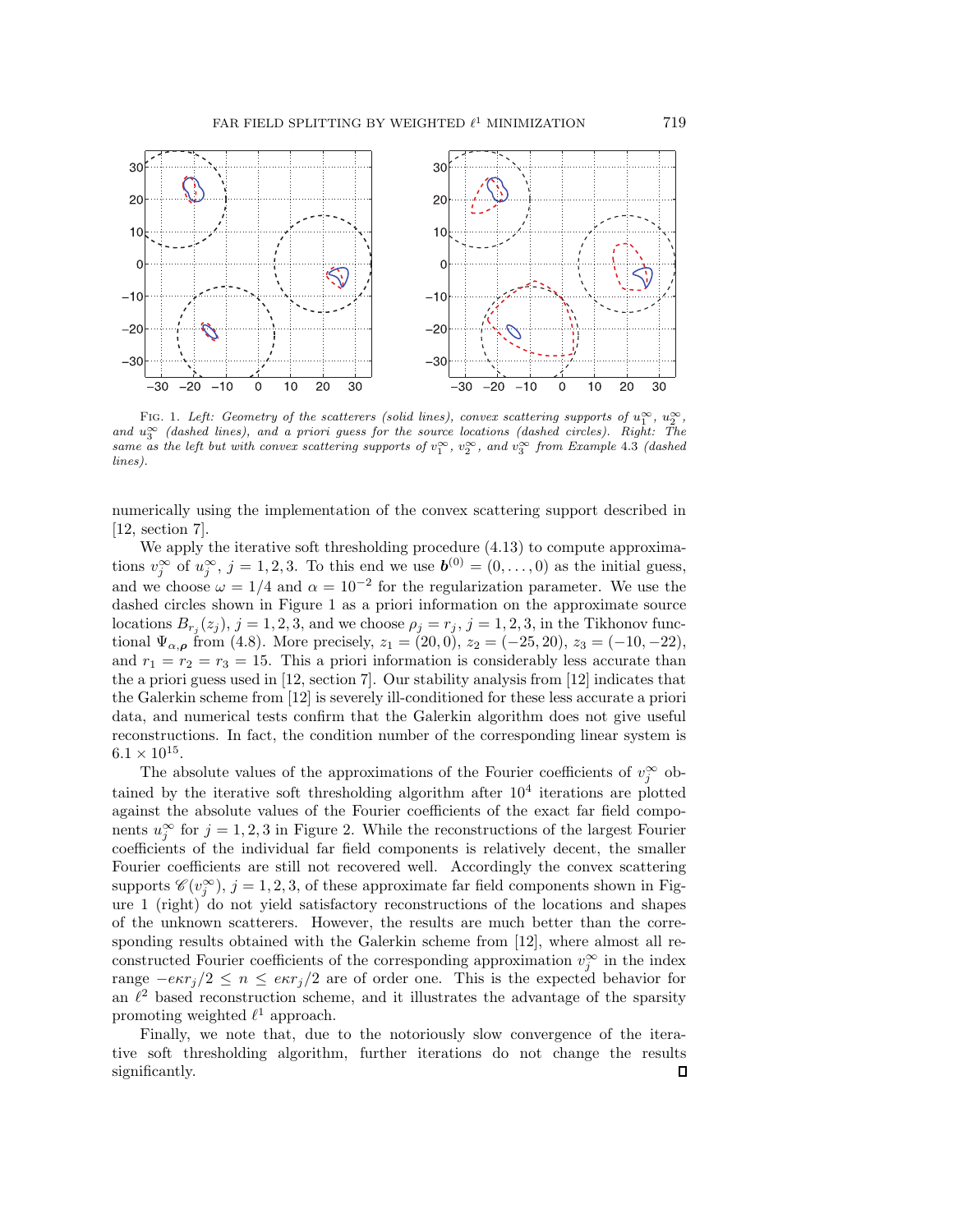<span id="page-15-1"></span>

FIG. 2. Scatter plots of the absolute values of the Fourier coefficients of  $v_j^{\infty}$  vs.  $u_j^{\infty}$  for  $j = 1, 2, 3$  $(\omega = 1/4, \ \alpha = 10^{-2}, \ 10^4 \text{ iterations}).$ 

We observed in Example [4.3](#page-13-1) that the numerical results obtained by solving the minimization problem [\(4.12\)](#page-13-0) given inaccurate a priori information on the approximate source locations are better than the corresponding results for the Galerkin scheme from [\[12\]](#page-24-3) with the same a priori information, but still may not be satisfactory. Therefore, in the following sections we combine the minimization problem [\(4.12\)](#page-13-0) with an iterative reweighting strategy that aims to gradually improve the quality of the available a priori information by solving a sequence of weighted  $\ell^1$  minimization problems and incorporating information on the source locations obtained from the value of the current solution in the next iteration. To this end we need an algorithm to estimate the centers and the radii of the smallest balls  $B_{r_i}(z_j)$  containing the convex scattering supports  $\mathscr{C}(v_i^{\infty})$  of the current approximations  $v_i^{\infty}, j = 1, \ldots, m$ . This is the subject of the next section.

<span id="page-15-0"></span>**5. The narrow box principle.** In section [2](#page-2-4) we observed that the Fourier coefficients  $a = (a_n)_{n \in \mathbb{Z}}$  of the far field pattern  $u^{\infty}$  radiated by a not too exotic source  $f \in L_0^2(B_r(z))$  are essentially supported in the index range  $|n| \lesssim \kappa (r+|z|)$ . Clearly,<br>moving the origin closer to the source by shifting z into the origin as in (2.18)–(2.20) moving the origin closer to the source by shifting z into the origin as in  $(2.18)–(2.20)$  $(2.18)–(2.20)$  $(2.18)–(2.20)$ makes this index range smaller. Accordingly, the magnitudes of the Fourier coefficients  $\tilde{a}_n = (T_z a)_n$ ,  $|n| \leq \kappa r$ , should on average exceed the magnitudes of the Fourier coefficients  $a_n$ ,  $|n| \lesssim \kappa (r+|z|)$ , since the corresponding transformation  $T_z$  from [\(2.20\)](#page-6-5) is  $\ell^2$  unitary.

<span id="page-15-4"></span>In the following we formalize this *narrow box principle* and discuss some simple consequences.

THEOREM 5.1. Let  $u^{\infty}$  be the far field pattern radiated by a compactly supported *source*  $f \in L^2(B_r(z))$  *with*  $z \in \mathbb{R}^2$  *and*  $r > 0$ *, denote by*  $a = (a_n)_{n \in \mathbb{Z}}$  *the Fourier coefficients of*  $u^{\infty}$ *, and let*  $\Delta_{\kappa r, M_z u^{\infty}}$  *be as defined in* [\(2.13\)](#page-4-8)*. Then the following hold:* (a) *Suppose*  $1 \leq q \leq 2$ *. The inequality* 

<span id="page-15-2"></span>
$$
(5.1) \t1 \leq \frac{\|T_z a\|_{\ell^q}}{\|T_z a\|_{\ell^2}} \leq (2N+1)^{\frac{1}{q}-\frac{1}{2}} \left(1 + 2^{\frac{1}{q}} (2\pi^2 \kappa r)^{\frac{1}{2}} \left(\frac{e\kappa r}{2N}\right)^N \Delta_{\kappa r, M_z u^{\infty}}\right)
$$

*is valid for all*  $N \in \mathbb{N}$  *satisfying*  $N \geq e \kappa r/2$ *.* 

<span id="page-15-3"></span>(b) *Suppose*  $2 \leq q \leq \infty$ *. The inequality* 

$$
(5.2) \t 1 \le \frac{\|T_z a\|_{\ell^2}}{\|T_z a\|_{\ell^q}} \le (2N+1)^{\frac{1}{2}-\frac{1}{q}} \left(1 - (2\pi^2 \kappa r)^{\frac{1}{2}} \left(\frac{e\kappa r}{2N}\right)^N \Delta_{\kappa r, M_z u^{\infty}}\right)^{-1}
$$

*is valid for all*  $N \in \mathbb{N}$  *satisfying*  $N \geq e \kappa r/2$ *.*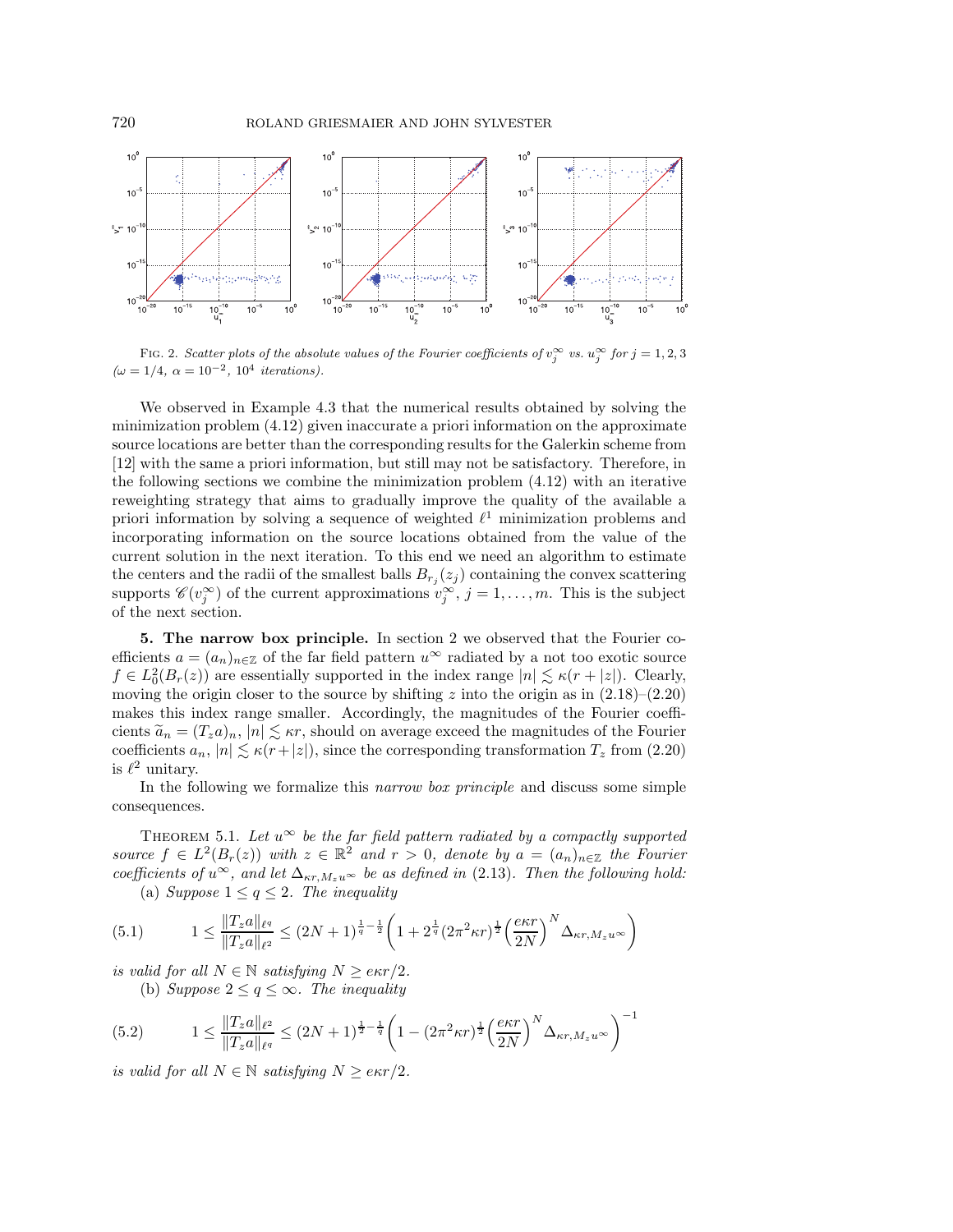*Proof.* As before, we denote by  $\tilde{a} := (\tilde{a}_n)_{n \in \mathbb{Z}} = T_z a$  the Fourier coefficients of the shifted far field pattern  $\widetilde{u}^\infty := M_z u^\infty.$ 

<span id="page-16-0"></span>We first consider the case  $1\leq q\leq 2$  and note that

(5.3) 
$$
\|\widetilde{a}\|_{\ell^q} \leq \left(\sum_{|n| \leq N} |\widetilde{a}_n|^q\right)^{\frac{1}{q}} + \left(\sum_{|n| > N} |\widetilde{a}_n|^q\right)^{\frac{1}{q}}.
$$

Hölder's inequality implies that the first term on the right-hand side of  $(5.3)$  can be estimated by

<span id="page-16-2"></span>
$$
(5.4) \qquad \sum_{|n| \le N} |\widetilde{a}_n|^q \le (2N+1)^{1-\frac{q}{2}} \left( \sum_{|n| \le N} |\widetilde{a}_n|^2 \right)^{\frac{q}{2}} \le (2N+1)^{1-\frac{q}{2}} ||\widetilde{a}||_{\ell^2}^q.
$$

Combining Hölder's inequality with  $(2.16)$  and  $(2.15)$  gives an estimate for the second term on the right-hand side of [\(5.3\)](#page-16-0), i.e.,

$$
\sum_{|n|>N} |\tilde{a}_n|^q
$$
\n
$$
= \sum_{k=0}^{\infty} \sum_{|n|=N2^k+1}^{N2^{k+1}} |\tilde{a}_n|^q \le \sum_{k=0}^{\infty} (2N2^k)^{1-\frac{q}{2}} \left( \sum_{|n|=N2^k+1}^{N2^{k+1}} |\tilde{a}_n|^2 \right)^{\frac{q}{2}}
$$
\n
$$
\le \sum_{k=0}^{\infty} (2N2^k)^{1-\frac{q}{2}} \Delta_{\kappa r, \tilde{u}^{\infty}}^q s_{N2^k+1}^q (\kappa r) ||\tilde{a}||_{\ell^2}^q
$$
\n
$$
\le (2N)^{1-\frac{q}{2}} \Delta_{\kappa r, \tilde{u}^{\infty}}^q ||\tilde{a}||_{\ell^2}^q \sum_{k=0}^{\infty} 2^{k(1-\frac{q}{2})} \left( \frac{2\pi^2 (\kappa r)^2}{N2^k+2} \left( \frac{e\kappa r}{2(N2^k+1)} \right)^{2(N2^k+1)} \right)^{\frac{q}{2}}.
$$

Assuming that  $N \geq e\kappa r/2$ , we can further estimate

<span id="page-16-1"></span>
$$
\sum_{|n|>N} |\tilde{a}_n|^q
$$
\n
$$
\leq \left( (2N)^{\frac{1}{q}-\frac{1}{2}} \Delta_{\kappa r, \tilde{u}^{\infty}} \left( \frac{2\pi^2 (\kappa r)^2}{N} \right)^{\frac{1}{2}} \left( \frac{e\kappa r}{2N} \right)^N \|\tilde{a}\|_{\ell^2} \right)^q
$$
\n
$$
(5.5) \qquad \sum_{k=0}^{\infty} 2^{k(1-(2+N2^k)q)} \left( \frac{e\kappa r}{2N} \right)^{(N(2^k-1)+1)q}
$$
\n
$$
\leq \left( (2N)^{\frac{1}{q}-\frac{1}{2}} \Delta_{\kappa r, \tilde{u}^{\infty}} \left( 2\pi^2 \kappa r \right)^{\frac{1}{2}} \left( \frac{e\kappa r}{2N} \right)^N \|\tilde{a}\|_{\ell^2} \right)^q \sum_{k=0}^{\infty} 2^{-k}
$$
\n
$$
\leq \left( 2^{\frac{1}{q}} (2N+1)^{\frac{1}{q}-\frac{1}{2}} \Delta_{\kappa r, \tilde{u}^{\infty}} \left( 2\pi^2 \kappa r \right)^{\frac{1}{2}} \left( \frac{e\kappa r}{2N} \right)^N \|\tilde{a}\|_{\ell^2} \right)^q.
$$

Combining  $(5.3)$ – $(5.5)$  yields the upper bound in  $(5.1)$ . To obtain the lower bound, we note that Parseval's theorem, Hölder's inequality, and the Hausdorff-Young inequality imply that

<span id="page-16-3"></span>
$$
(5.6) \t\t ||\widetilde{a}||_{\ell^2} = (2\pi)^{-\frac{1}{2}} ||\widetilde{u}^{\infty}||_{L^2(S^1)} \le (2\pi)^{-\frac{1}{p}} ||\widetilde{u}^{\infty}||_{L^p(S^1)} \le ||\widetilde{a}||_{\ell^q}.
$$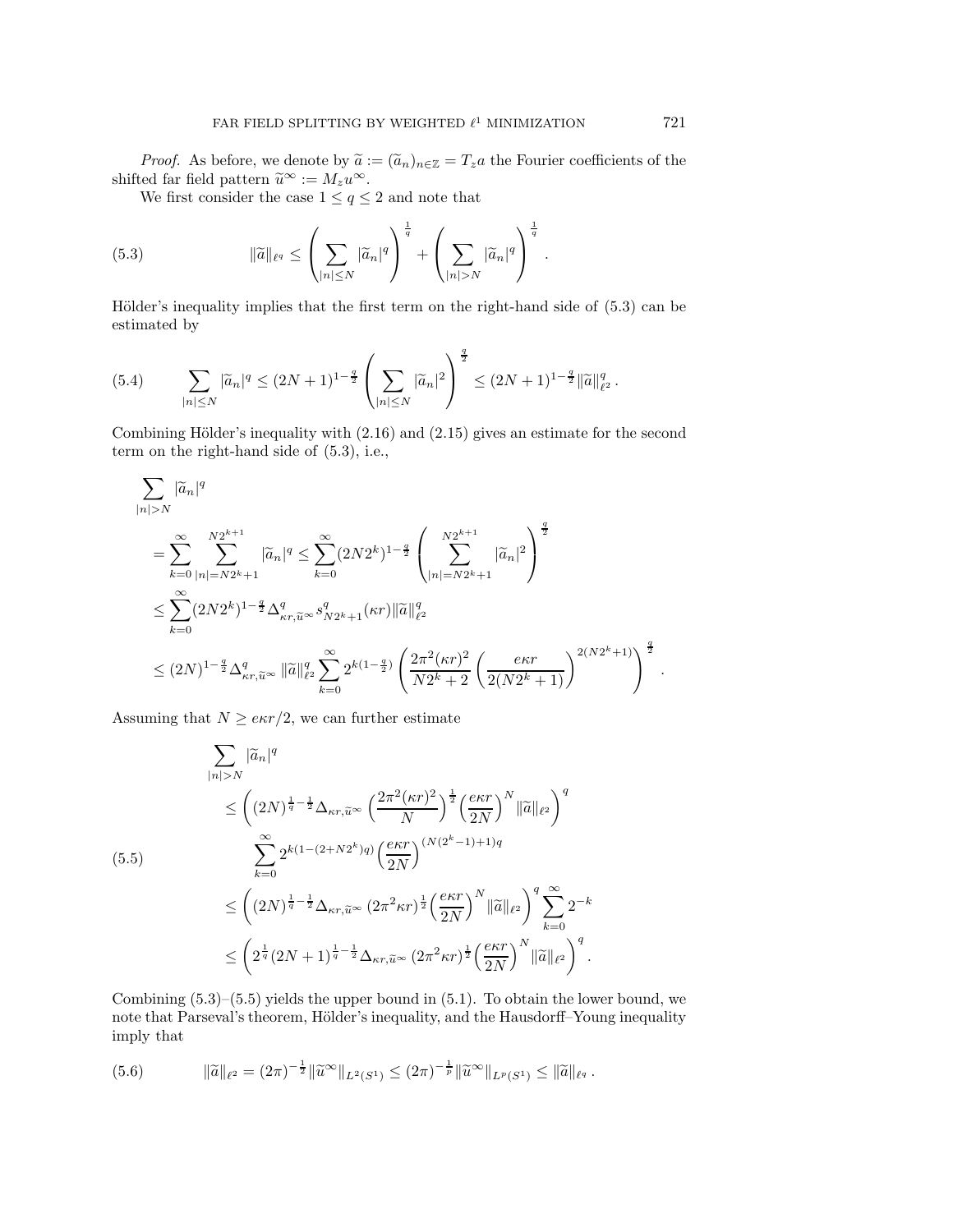In order to prove the second statement we proceed similarly. Assuming  $2\leq q\leq\infty,$ we note that

<span id="page-17-0"></span>(5.7) 
$$
\|\widetilde{a}\|_{\ell^2} \leq \left(\sum_{|n| \leq N} |\widetilde{a}_n|^2\right)^{\frac{1}{2}} + \left(\sum_{|n| > N} |\widetilde{a}_n|^2\right)^{\frac{1}{2}}
$$

and use Hölder's inequality to estimate the first term on the right-hand side of  $(5.7)$ , obtaining

(5.8) 
$$
\sum_{|n| \leq N} |\widetilde{a}_n|^2 \leq (2N+1)^{1-\frac{2}{q}} ||\widetilde{a}||_{\ell^q}^2.
$$

The second term on the right-hand side of [\(5.7\)](#page-17-0) can be estimated with the aid of [\(2.16\)](#page-5-3) and [\(2.15\)](#page-5-4),

<span id="page-17-2"></span>6) and (2.15),  
\n
$$
\sum_{|n|>N} |\tilde{a}_n|^2 \le s_{N+1}^2 (\kappa r) \Delta_{\kappa r, \tilde{u}^{\infty}}^2 ||\tilde{a}||_{\ell^2}^2 \le \frac{2\pi^2 (\kappa r)^2}{N+2} \left(\frac{e\kappa r}{2N+2}\right)^{2N+2} \Delta_{\kappa r, \tilde{u}^{\infty}}^2 ||\tilde{a}||_{\ell^2}^2.
$$

<span id="page-17-1"></span>For  $N \geq e\kappa r/2$ , this implies that

For 
$$
N \ge \epsilon \kappa r/2
$$
, this implies that  
\n(5.9) 
$$
\sum_{|n|>N} |\tilde{a}_n|^2 \le \left( (2\pi^2 \kappa r)^{\frac{1}{2}} \left( \frac{\epsilon \kappa r}{2N} \right)^N \Delta_{\kappa r, \tilde{u}^\infty} ||\tilde{a}||_{\ell^2} \right)^2.
$$

Combining  $(5.7)$ – $(5.9)$  yields the upper bound in  $(5.2)$ . The lower bound then follows by applying the Hausdorff–Young inequality, Hölder's inequality, and Parseval's theorem,

<span id="page-17-3"></span>
$$
(5.10) \t\t ||\widetilde{a}||_{\ell^q} \le (2\pi)^{-\frac{1}{p}} ||\widetilde{u}^{\infty}||_{L^p(S^1)} \le (2\pi)^{-\frac{1}{2}} ||\widetilde{u}^{\infty}||_{L^2(S^1)} \le ||\widetilde{a}||_{\ell^2}.
$$

This ends the proof of the theorem.

To illustrate the estimates [\(5.1\)](#page-15-2) and [\(5.2\)](#page-15-3) from Theorem [5.1,](#page-15-4) we consider the special case of a far field pattern radiated by a single point source. Although point sources are not square integrable, similar estimates can be obtained by slightly modifying the arguments of the proof of Theorem [5.1.](#page-15-4)

 $\Box$ 

*Example* 5.2. The far field pattern  $u^{\infty}$  radiated by a point source  $f = \delta_z$  at  $z = r_z(\cos \phi_z, \sin \phi_z) \in \mathbb{R}^2$  is given by

$$
u^{\infty}(\hat{x}) = e^{-i\kappa \hat{x} \cdot z} = \sum_{n \in \mathbb{Z}} a_n e^{-int}, \qquad \hat{x} = (\cos t, \sin t) \in S^1,
$$

with Fourier coefficients

$$
a_n = a_n(z) = (-i)^n e^{-in\phi_z} J_n(\kappa r_z)
$$

(cf. [\(2.6\)](#page-3-1)). Accordingly, the sequence  $a(z)=(a_n(z))_{n\in\mathbb{Z}}$  satisfies

$$
||a(z)||_{\ell^q} = \begin{cases} \sum_{n \in \mathbb{Z}} |J_n(\kappa r_z)|^q, & 1 \le q < \infty, \\ \sup_{n \in \mathbb{Z}} |J_n(\kappa r_z)|, & q = \infty. \end{cases}
$$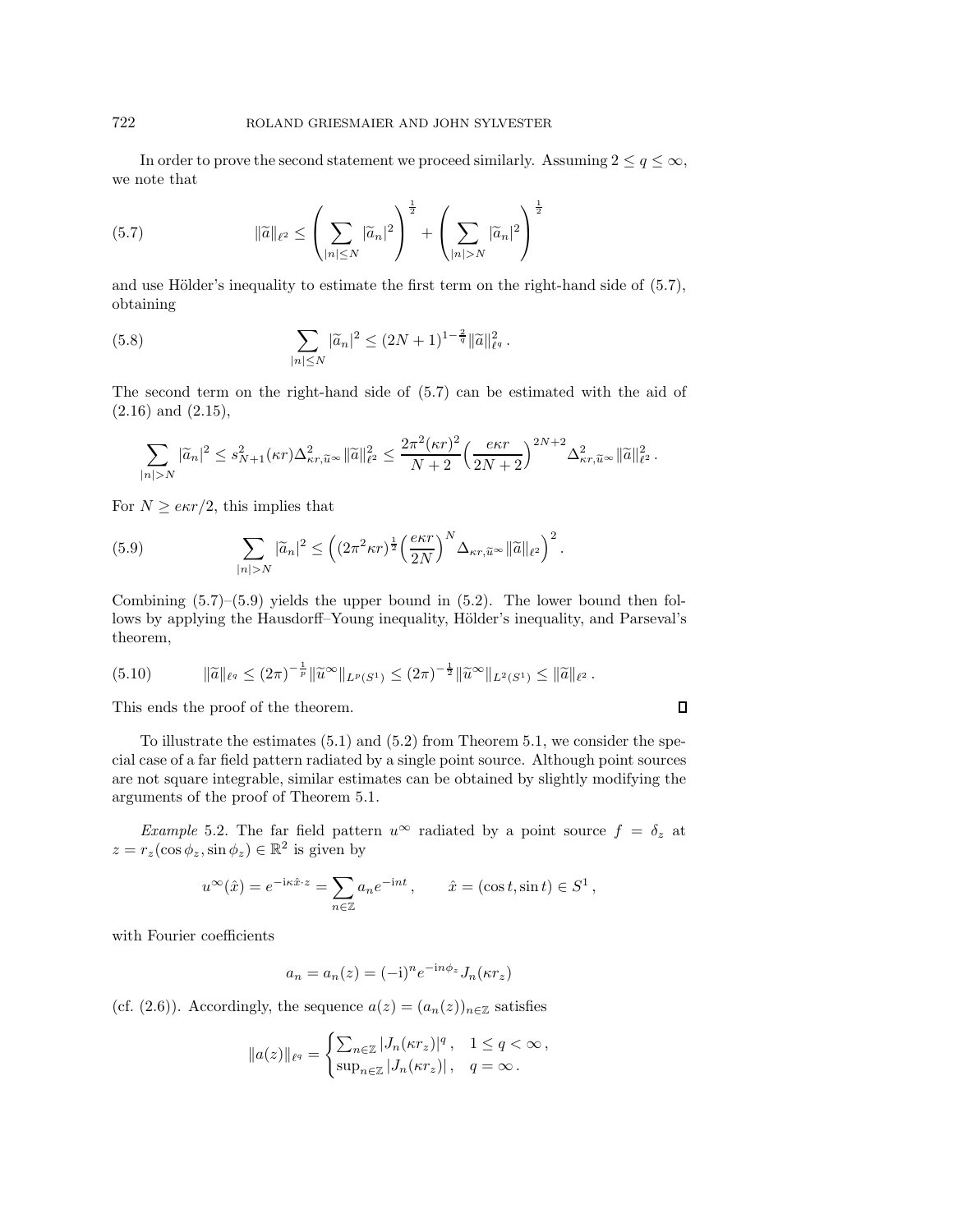<span id="page-18-2"></span>

FIG. 3. Left:  $\|(J_n(\kappa r_z))_{n\in\mathbb{N}}\|_{\ell^1}$  (solid) and the bounds of [\(5.11\)](#page-18-0) (dashed) versus  $r_z$  for  $\kappa = 5$ . Right:  $1/||(J_n(\kappa r_z))_{n\in\mathbb{N}}||_{\ell^4}$  (solid) and the bounds of [\(5.12\)](#page-18-1) (dashed) versus  $r_z$  for  $\kappa = 5$ .

The estimates [\(5.4\)](#page-16-2) and [\(5.8\)](#page-17-2) for the lower order Fourier coefficients  $a_n$ ,  $|n| \leq N$ , as well as the lower bounds [\(5.6\)](#page-16-3) and [\(5.10\)](#page-17-3), carry over to the setting considered in this example without changes. On the other hand, assuming  $N \geq \lceil \epsilon \kappa r_z - 1 \rceil$ , the estimate [\(2.8\)](#page-4-2) implies that

$$
\sum_{|n|>N} |a_n|^q = \sum_{|n|>N} |J_n(\kappa r_z)|^q \le \sum_{|n|>N} 2^{-q|n|} = 2 \frac{2^{-q(N+1)}}{1-2^{-q}}, \qquad 1 \le q \le 2.
$$

Recalling that  $||a||_{\ell^2} = ||(J_n(r))_{n\in\mathbb{Z}}||_{\ell^2} = 1$  (see, e.g., [\[1,](#page-24-19) 9.1.76]) and choosing  $N =$  $\lceil e\kappa r - 1 \rceil$ , we obtain that

<span id="page-18-0"></span>
$$
(5.11) \quad 1 \leq \|a(z)\|_{\ell^q} \leq (2\lceil e\kappa r_z \rceil - 1)^{\frac{1}{q} - \frac{1}{2}} + \frac{2^{\frac{1}{q}} 2^{-\lceil e\kappa r_z \rceil}}{(1 - 2^{-q})^{\frac{1}{q}}}, \qquad 1 \leq q \leq 2,
$$

<span id="page-18-1"></span>
$$
(5.12) \quad 1 \leq \frac{1}{\|a(z)\|_{\ell^q}} \leq (2\lceil \exp_z \rceil - 1)^{\frac{1}{2} - \frac{1}{q}} + \frac{2^{\frac{1}{2}} 2^{-\lceil \exp_z \rceil}}{(1 - 2^{-2})^{\frac{1}{2}}} \frac{1}{\|a(z)\|_{\ell^q}}, \quad 2 \leq q \leq \infty.
$$

These estimates should be compared to [\(5.1\)](#page-15-2) and [\(5.2\)](#page-15-3).

In Figure [3](#page-18-2) we plot  $||a(z)||_{\ell^1} = ||(J_n(\kappa r_z))_{n \in \mathbb{N}}||_{\ell^1}$  (left) and  $1/||a(z)||_{\ell^4} = 1/$  $\|(J_n(\kappa r_z))_{n\in\mathbb{N}}\|_{\ell^4}$  (right) as a function of  $r_z \in [0, 10]$  for  $\kappa = 5$  (solid line). Note that these functions have a two-scale behavior: They are monotonically increasing on a macroscopic scale but also contain high frequency oscillations with small amplitude on the microscale. The dashed lines in these plots correspond to the lower and upper bounds from [\(5.11\)](#page-18-0) (left) and [\(5.12\)](#page-18-1) (right). The first term on the right-hand side of these estimates is included as lighter solid curve in Figure [3.](#page-18-2) Although the bounds are clearly not sharp, they give at least the right qualitative behavior. The second term in the upper bounds in  $(5.11)$  and  $(5.12)$  diminishes quickly away from the origin.  $\Box$ 

The estimates [\(5.1\)](#page-15-2) and [\(5.2\)](#page-15-3) immediately suggest a numerical procedure for approximating the center z and the radius  $r_z$  of the smallest ball  $B_{r_z}(z)$  containing the convex scattering support  $\mathscr{C}(u^{\infty})$  of the far field pattern  $u^{\infty}$  radiated by a single localized source f: First use [\(2.17\)](#page-5-2) to determine an approximation  $\tilde{\rho}_0$  of the radius of the smallest circle around the origin enclosing  $\mathscr{C}(u^{\infty})$ . This gives a preliminary rough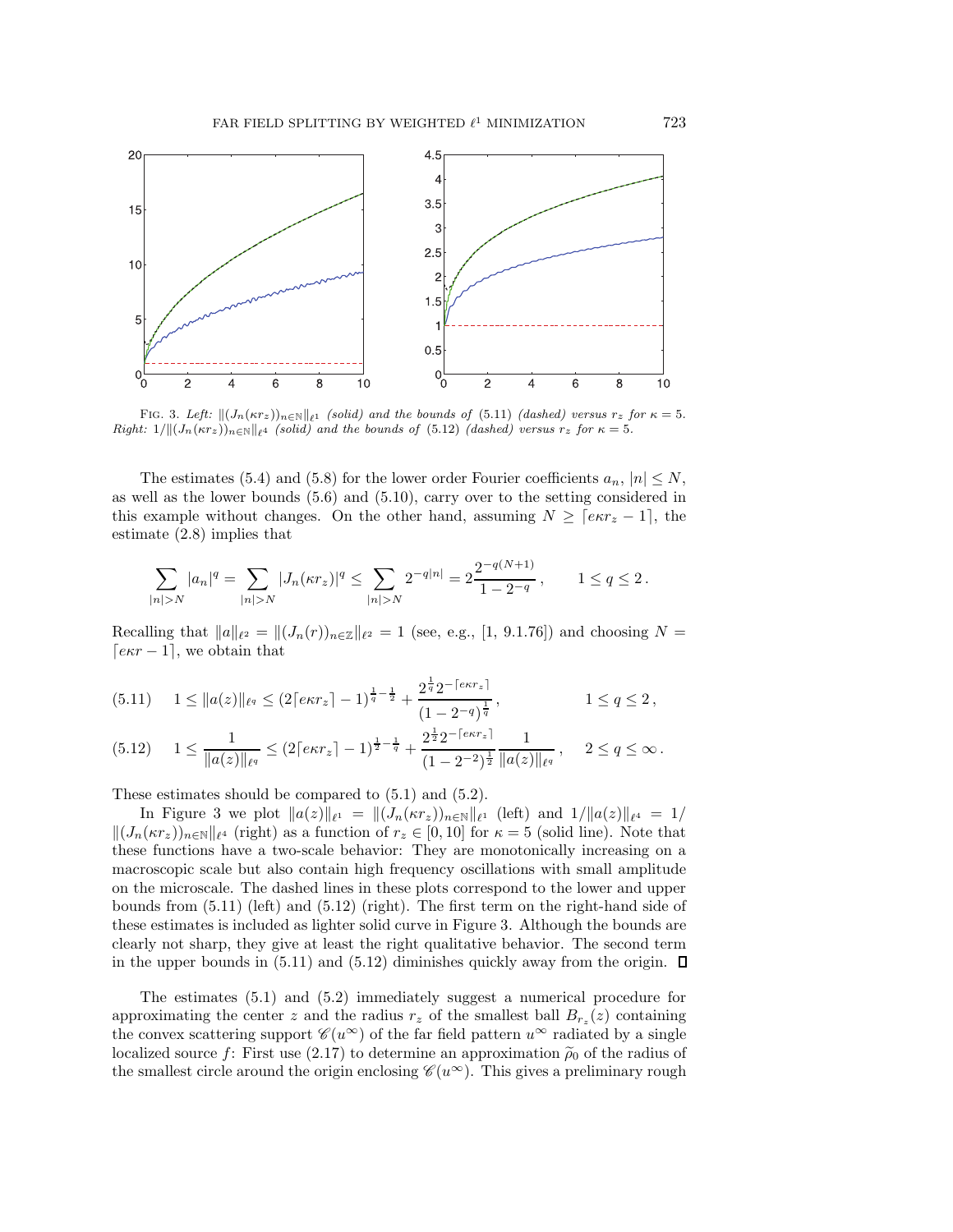<span id="page-19-0"></span>

*z*-(dashed), and geometry of the scatterers (solid). Right:  $||T_ya^{(j)}||_{\ell^4}$ ,  $j = 1, 2, 3$  (gray scale), approx-FIG. 4. Left:  $||T_y a^{(j)}||_{\ell^1}$ , j = (dashed), and geometry of the scaintion of the source location  $B_{\tilde{\rho}}$  $\frac{1}{z}$ imation of the source location  $B_{\widetilde{\rho}_{\widetilde{z}}}(\widetilde{z})$  (dashed), and geometry of the scatterers (solid).

estimate of a region of interest containing  $\mathscr{C}(u^{\infty})$ . Then, again denoting the Fourier coefficients of  $u^{\infty}$  by  $a = (a_n)_{n \in \mathbb{Z}}$ , evaluate

<span id="page-19-1"></span>coefficients of  $u^{\infty}$  by  $a = (a_n)_{n \in \mathbb{Z}}$ , evaluate<br>
(5.13a)  $\tilde{z} = \operatorname{argmin}_{y \in B_{\tilde{\rho}_0}(0)} ||T_y a||_{\ell^q}$  for some  $1 \le q < 2$ 

or

or  
\n(5.13b) 
$$
\widetilde{z} = \operatorname{argmax}_{y \in B_{\widetilde{\rho}_0}(0)} ||T_y a||_{\ell^q} \qquad \text{for some } 2 < q \le \infty.
$$

(5.13b)  $\tilde{z} = \operatorname{argmax}_{y \in B_{\tilde{\rho}_0}(0)} ||T_y a||_{\ell^q}$  for some  $2 < q \le \infty$ .<br>According to [\(5.1\)](#page-15-2) and [\(5.2\)](#page-15-3), this point  $\tilde{z}$  should be close to  $\mathscr{C}(u^{\infty})$ . Finally, apply<br>[\(2.17\)](#page-5-2) to  $T_{\tilde{z}}a$  to determine an approximati (2.17) to  $T_{\tilde{z}}a$  to determine an approximation  $\tilde{\rho}_{\tilde{z}}$  of the radius of the smallest ball According to (5.1) and (5.2), this point  $\tilde{z}$  should be close to  $\mathscr{C}(u^{\infty})$ . Finally, apply (2.17) to  $T_{\tilde{z}}a$  to determine an approximation  $\tilde{\rho}_{\tilde{z}}$  of the radius of the smallest ball around  $\tilde{z}$  tha 11<br>2⊂  $B_{r_{z}}(z)$ .

*Example* 5.3. To illustrate this algorithm we again consider the scattering problem with three obstacles illuminated by a single plane wave incident field from the left that has been introduced in Example [4.3.](#page-13-1) For  $j = 1, 2, 3$  we denote the Fourier coefficients of the exact far field component  $u_j^{\infty}$  by  $a^{(j)} = (a_n^{(j)})_{n \in \mathbb{Z}}$  and show in Fig-ure [4](#page-19-0) gray scale images of  $||T_ya^{(j)}||_{\ell^1}$  (left) and  $||T_ya^{(j)}||_{\ell^4}$  (right) locally around the corresponding scatterers. More precisely, these figures contain plots of  $||T_u a^{(j)}||_{\ell^1}$  and  $||T_u a^{(j)}||_{\ell^4}$  for  $y \in B_{r_i}(z_j)$ ,  $j = 1, 2, 3$ , where the balls  $B_{r_i}(z_j)$  coincide with the priori information on the approximate source location used in Example [4.3.](#page-13-1) These visualizations confirm that the position of the minimum of  $||T_u a^{(j)}||_{\ell^1}$  and of the maximum of  $||T_u a^{(j)}||_{\ell^4}$  is quite close to the position of jth scatterer for each  $j = 1, 2, 3$ .

of  $\|T_y a^{\cup \prime}\|_{\ell^4}$ <br>As in (5.1)<br>and apply (2)<br>coefficients  $T_{\widetilde{z}}$ As in [\(5.13\)](#page-19-1), we denote the positions of these minima or maxima by  $\tilde{z}_i$ ,  $j = 1, 2, 3$ , As in (5.13), we denote the positio<br>apply (2.17) with threshold paraficients  $T_{\tilde{z}_j} a^{(j)}$  to approximate the<br> $\tilde{r}$ ). The corresponding circles  $B_{\tilde{\rho}}$ and apply [\(2.17\)](#page-5-2) with threshold parameter  $\eta = 10^{-4}$  to the transformed Fourier d<br>∠ُ coefficients  $T_{\tilde{z}_i} a^{(j)}$  to approximate the radius of the smallest ball around  $\tilde{z}_j$  containing  $\mathscr{C}(u_j^{\infty})$ . The corresponding circles  $B_{\tilde{\rho}_z}(\tilde{z}), j = 1, 2, 3$ , are shown in Figure [4](#page-19-0) (dashed lines) together with the geometry of the true scatterers (solid lines). It can be seen lines) together with the geometry of the true scatterers (solid lines). It can be seen that this procedure significantly improves the quality of the a priori information on the approximate source locations from Example [4.3.](#page-13-1) The results are slightly better for the  $\ell^1$  norm than for the  $\ell^4$  norm. We note that the picture on the right does not  $\Box$ change much if we replace the  $\ell^4$  norm by the  $\ell^{\infty}$  norm.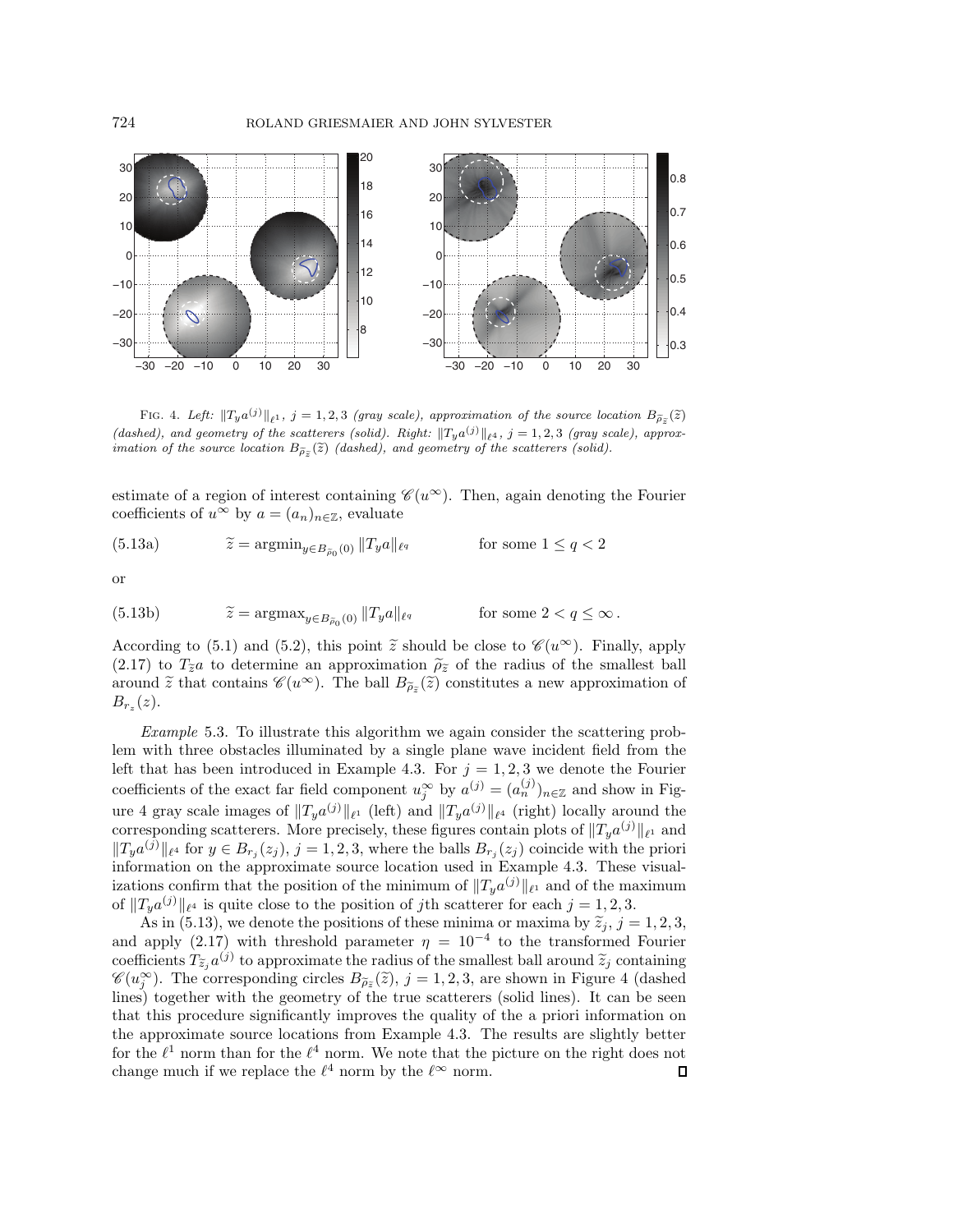<span id="page-20-0"></span>**6.** Iteratively reweighted  $\ell^1$  far field splitting. Having shown how to estimate the center and the radius of the smallest ball containing the convex scattering support of a given far field pattern radiated by a single localized source numerically, we now combine this procedure with the weighted  $\ell^1$  minimization algorithm for the far field splitting problem from section [4.](#page-9-0) The aim is to successively improve the given a priori information on the approximate source locations that determines the weights used in the minimization problem [\(4.12\)](#page-13-0) by solving a sequence of these weighted  $\ell^1$ minimization problems, where the a priori information used for the next iteration is computed from the value of the current solution. Improving the a priori information on the approximate source locations also enhances the stability of the splitting algorithm, and thus it improves the quality of the reconstructions.

<span id="page-20-1"></span>**Algorithm 6.1** Far field splitting by iteratively reweighted  $\ell^1$  minimization. Suppose noisy observations  $u^{\infty,\delta}$  of  $u^{\infty} = u_1^{\infty} + \cdots + u_m^{\infty}$ , where  $u_1^{\infty}, \ldots, u_m^{\infty}$ are radiated from  $B_{r_1}(z_1), \ldots, B_{r_m}(z_m)$ , respectively, satisfying [\(4.6\)](#page-11-5) are given.

1: **function**  $[v_1^{\infty}, \ldots, v_m^{\infty}]$  = SPLITTING  $(u^{\infty,\delta}, \delta, \kappa, z_1, \ldots, z_m, r_1, \ldots, r_m)$ <br>2: Compute the Fourier coefficients of  $u^{\infty,\delta}$  and store the result in  $a^{\delta}$ .

- 
- 3: Set  $z_i^{(0)} = z_j$  and  $r_i^{(0)} = r_j$  for  $j = 1, ..., m$ .
- 4: **for**  $l = 0, 1, 2, ...$  **do**
- 5: Compute

$$
\boldsymbol{b}^{(l)} = \mathop{\rm argmin}\left(\sum_{j=1}^m \|b_j^{(l)}\|_{\ell^1_{\kappa r_j^{(l)}}}\right) \text{ subject to } \left\|a^{\delta} - \sum_{j=1}^m T_{z_j^{(l)}}^* b_j\right\|_{\ell^2} \le \delta/\sqrt{2\pi}\,.
$$

6: Update a priori information: For  $j = 1, \ldots, m$  compute

$$
z_j^{(l+1)} = z_j^{(l)} + \mathrm{argmin}_{y \in B_{r_j^{(l)}}(0)} ||T_y b_j^{(l)}||_{\ell^1}.
$$

Choose a threshold parameter  $0 < \eta < 1$ , evaluate for  $j = 1, \ldots, m$ the expression

$$
\widetilde{\rho}_j := \kappa^{-1} \min \Big\{ N \in \mathbb{N} \; \Big| \; \sum_{|n| \le N} |b_{j,n}^{(l)}|^2 / \|b_j\|_{\ell^2}^2 \ge 1 - \eta \Big\}
$$

from  $(2.17)$ , and set

$$
r_j^{(l+1)} = \min \{ r_j^{(l)} \,,\; \widetilde{\rho}_j \} \,.
$$

7: Terminate on convergence or when l attains a specific max. number of iterates  $l_{\text{max}}$ .

- 8: **end for**
- 9: The entries of  $T_{z_1^{(l)}}^* b_1^{(l)}, \ldots, T_{z_m^{(l)}}^* b_m^{(l)}$  are the Fourier coefficients of the far field components  $v_1^{\infty}, \ldots, v_l^{\infty}$ , respectively. 10: **end function**

In Algorithm [6.1](#page-20-1) we describe this reweighting strategy in more detail. In our numerical computations we solve the constrained minimization problem in step 5 as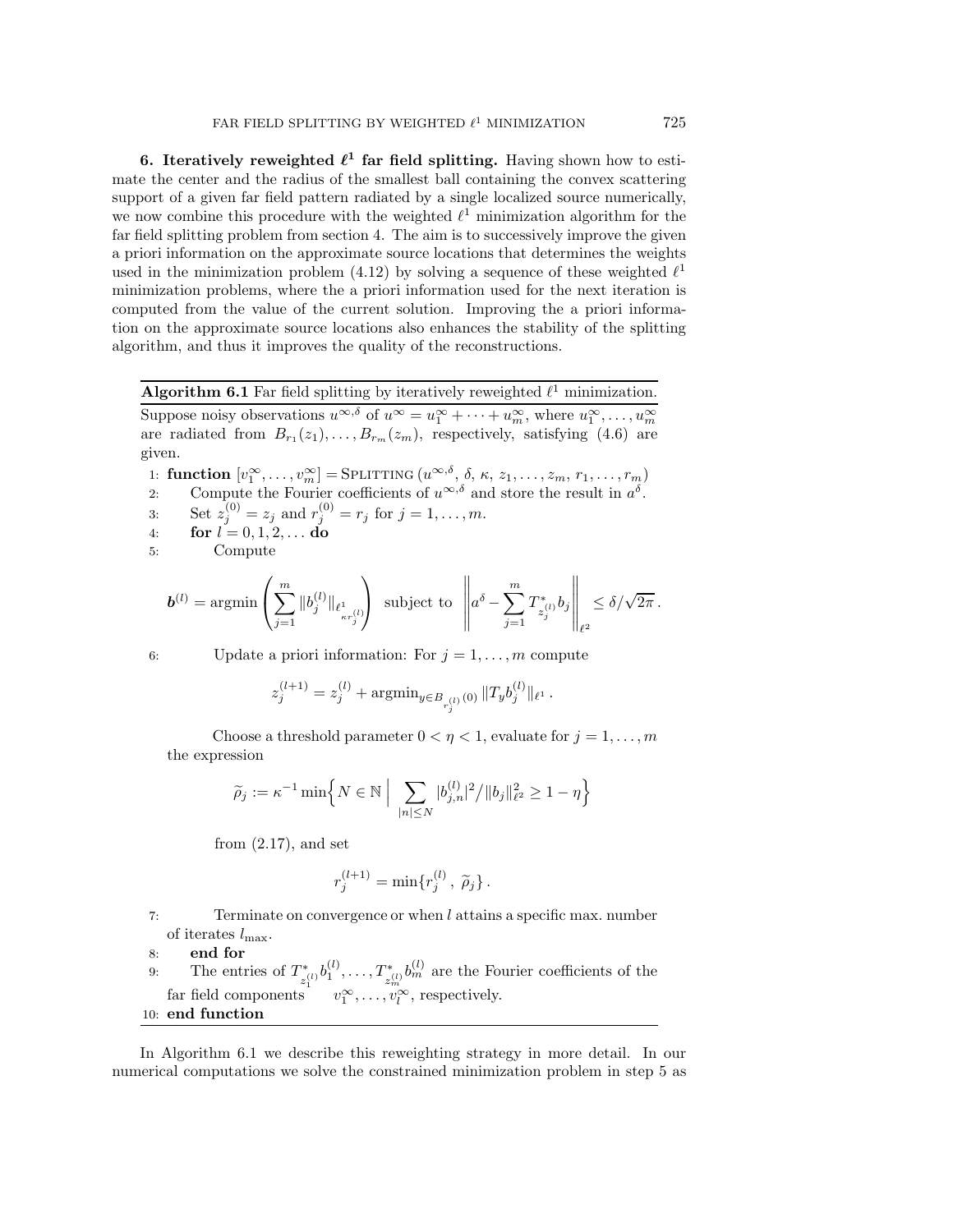| Iteration counter | Centers        |                           |                  | Radii       |             |             |
|-------------------|----------------|---------------------------|------------------|-------------|-------------|-------------|
|                   | $z_1^{(l)}$    | $z_2^{(l)}$               | $z_3^{(l)}$      | $r_1^{(l)}$ | $r_2^{(l)}$ | $r_3^{(l)}$ |
| 0                 | $(20.0, -0.0)$ | $(-25.0, 20.0)$           | $(-10.0, -22.0)$ | 15.0        | 15.0        | 15.0        |
|                   | $(22.0, -5.0)$ | $\overline{-23.3}, 22.6)$ | $-14.4, -20.0$   | 13.6        | 10.6        | 15.0        |
| $\overline{2}$    | $(22.9, -4.9)$ | $(-22.2, 22.3)$           | $-14.5, -19.9)$  | 5.4         | 6.0         | 4.6         |
| 3                 | $(24.2, -4.2)$ | $-21.2, 23.4)$            | $(-14.6, -20.0)$ | 5.0         | 5.4         | 4.4         |
| 4                 | $(24.2, -4.2)$ | $-21.3, 23.4)$            | $-14.6, -20.0$   | 4.6         | 5.2         | 4.0         |
| 5                 | $(24.2, -4.2)$ | $(-21.2, 23.4)$           | $(-14.7, -20.0)$ | 4.4         | 5.2         | 3.8         |
| 10                | $(24.2, -4.2)$ | $(-21.3, 23.4)$           | $-14.6, -20.0$   | 4.0         | 5.2         | 3.8         |
| 20                | $(24.2, -4.2)$ | $(-21.2, 23.4)$           | $-14.7, -20.0$   | 4.0         | 5.2         | 3.8         |

<span id="page-21-0"></span>Table 1 Convergence history of updates of the a priori information on the approximate source locations.

before by applying the iterated soft shrinkage procedure from [\(4.13\)](#page-13-2) to approximate a minimizer of the corresponding Tikhonov functional from [\(4.12\)](#page-13-0). In step 6 of the algorithm we use the criterion [\(5.13\)](#page-19-1) with  $q = 1$  to update the a priori information  $z_j$ ,  $j = 1, \ldots, m$ , on the approximate source locations, since this  $\ell^1$  criterion usually gave the best results in our numerical tests. When updating  $r_j$ ,  $j = 1, \ldots, m$ , we prevent increasing radii by comparing the new estimate with the radius used in the previous step of the iteration. We note that there is no guarantee that none of these balls  $B_{r_i}(z_j)$  is too small, i.e., smaller than the corresponding convex scattering support  $\mathscr{C}(u_i^{\infty})$  after this update, but using an appropriate threshold parameter  $\eta$  in [\(2.17\)](#page-5-2) we did not observe such a behavior in our numerical tests.

Typically a small number of iterations in the overall procedure is sufficient to obtain very good estimates for the balls  $B_{r_1}(z_1),\ldots,B_{r_m}(z_m)$  containing the individual source components, and thus to enhance the reconstructions of the  $\ell^1$  far field splitting procedure significantly. However, since even with very good a priori information the iterative soft shrinkage still converges rather slowly, we propose to apply the Galerkin scheme from [\[12\]](#page-24-3) as a final post processing step using the accurate a priori information obtained in the last step of the iteration in Algorithm [6.1.](#page-20-1) This then typically yields highly accurate results.

*Example* 6.1. We return to the scattering problem with three obstacles from Ex-ample [4.3](#page-13-1) and apply Algorithm [6.1](#page-20-1) to compute approximations  $v_j^{\infty}$  of the individual far field components  $u_i^{\infty}$ ,  $j = 1, 2, 3$ . We start with the same a priori information as used in Example [4.3](#page-13-1) (cf. Figure [1\)](#page-14-0) and solve the constrained optimization problems in step 5 of Algorithm [6.1](#page-20-1) using the iterated soft thresholding procedure from [\(4.13\)](#page-13-2) with initial guess  $\mathbf{b}^{(0)} = (0,\ldots,0), \omega = 1/4$ , and regularization parameter  $\alpha = 10^{-3}$ . We stop each iterative thresholding procedure after  $10<sup>3</sup>$  iterations. Then we update the estimates for the centers and radii of the disks containing the individual source components as outlined in step 6 of Algorithm [6.1,](#page-20-1) using the thresholding parameter  $\eta = 10^{-4}$ .

The convergence history of the successively improved a priori information is shown in Table [1.](#page-21-0) We observe that the quality of the updated a priori information improves rather quickly. After 10 iterations the estimates for the centers and radii become stationary for this example. The corresponding disks  $B_{r_j^{(l)}}(z_j^{(l)})$ ,  $l = 0, \ldots, 5$ , are also shown as dashed circles in Figure [5](#page-22-0) (left). We note that already a very small number of iterations in the overall procedure is sufficient to improve the given a priori information in this example substantially.

The absolute values of the approximations of the Fourier coefficients of  $v_j^{\infty}$  ob-tained by Algorithm [6.1](#page-20-1) after five iterations with  $10^3$  iterated soft thresholding steps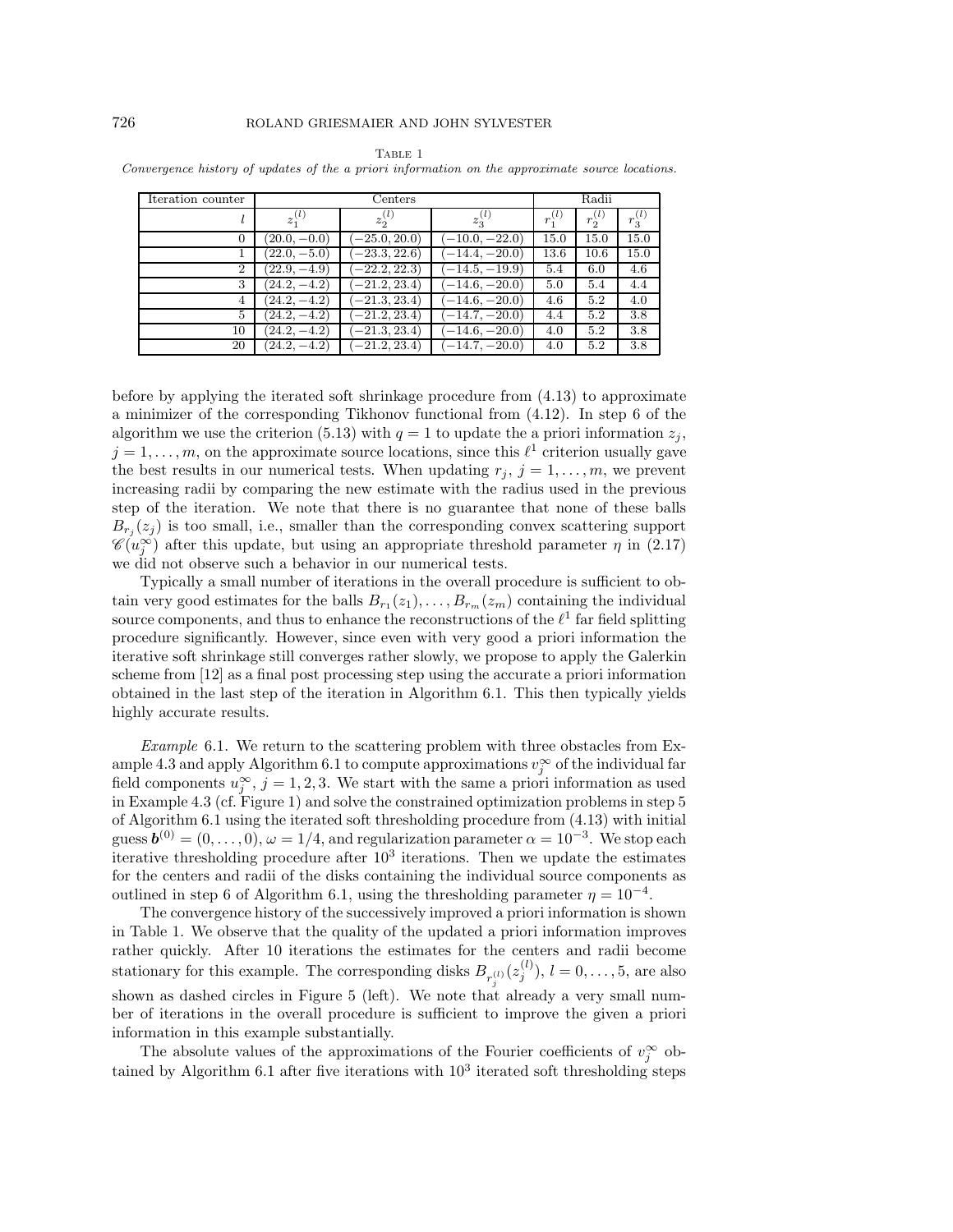<span id="page-22-0"></span>

Fig. 5. Left: Convergence history of the updated a priori information on the source locations (dashed circles) and geometry of the scatterers (solid lines). Right: Convex scattering supports of  $v_1^{\infty}$ ,  $v_2^{\infty}$ , and  $v_3^{\infty}$  (dashed lines) and geometry of the scatterers (solid lines).

<span id="page-22-1"></span>

FIG. 6. Scatter plots of the absolute values of the Fourier coefficients of  $v_j^{\infty}$  vs.  $u_j^{\infty}$  for  $j =$ 1, 2, 3 ( $\omega = 1/4$ ,  $\alpha = 10^{-2}$ ,  $\eta = 10^{-4}$ , after five iterations in Algorithm [6.1](#page-20-1) with 10<sup>3</sup> iterated soft thresholding steps each).

each are plotted against the absolute values of the Fourier coefficients of the exact far field components  $u_j^{\infty}$  for  $j = 1, 2, 3$  in Figure [6.](#page-22-1) The reconstructions of the largest Fourier coefficients of the individual far field components are significantly better than the corresponding results without reweighting from Example [4.3.](#page-13-1) Using this approximate far field split we compute the convex scattering supports  $\mathscr{C}(v_i^{\infty}), j = 1, 2, 3$ , of the individual far field components shown in Figure [5](#page-22-0) (right). Comparing these reconstructions with the convex scattering supports  $\mathscr{C}(u_i^{\infty}), j = 1, 2, 3$ , of the exact far field components shown in Figure [1](#page-14-0) (left) and with the convex scattering supports  $\mathscr{C}(v_i^{\infty})$ ,  $j = 1, 2, 3$ , of the approximate far field components obtained without reweighting in Example [4.3](#page-13-1) and shown in Figure [1](#page-14-0) (right) confirms that the far field splits obtained with Algorithm [6.1](#page-20-1) allow for significantly improved reconstructions of the supports of the unknown scatterers in this example.

We note that the overall computational costs of Algorithm [6.1](#page-20-1) in this example are actually lower than in Example [4.3,](#page-13-1) where we considered  $10<sup>4</sup>$  iterations in the soft thresholding procedure, whereas here we have  $5 \times 10^3$  soft thresholding iterations plus five updates of the a priori information on the approximate source locations.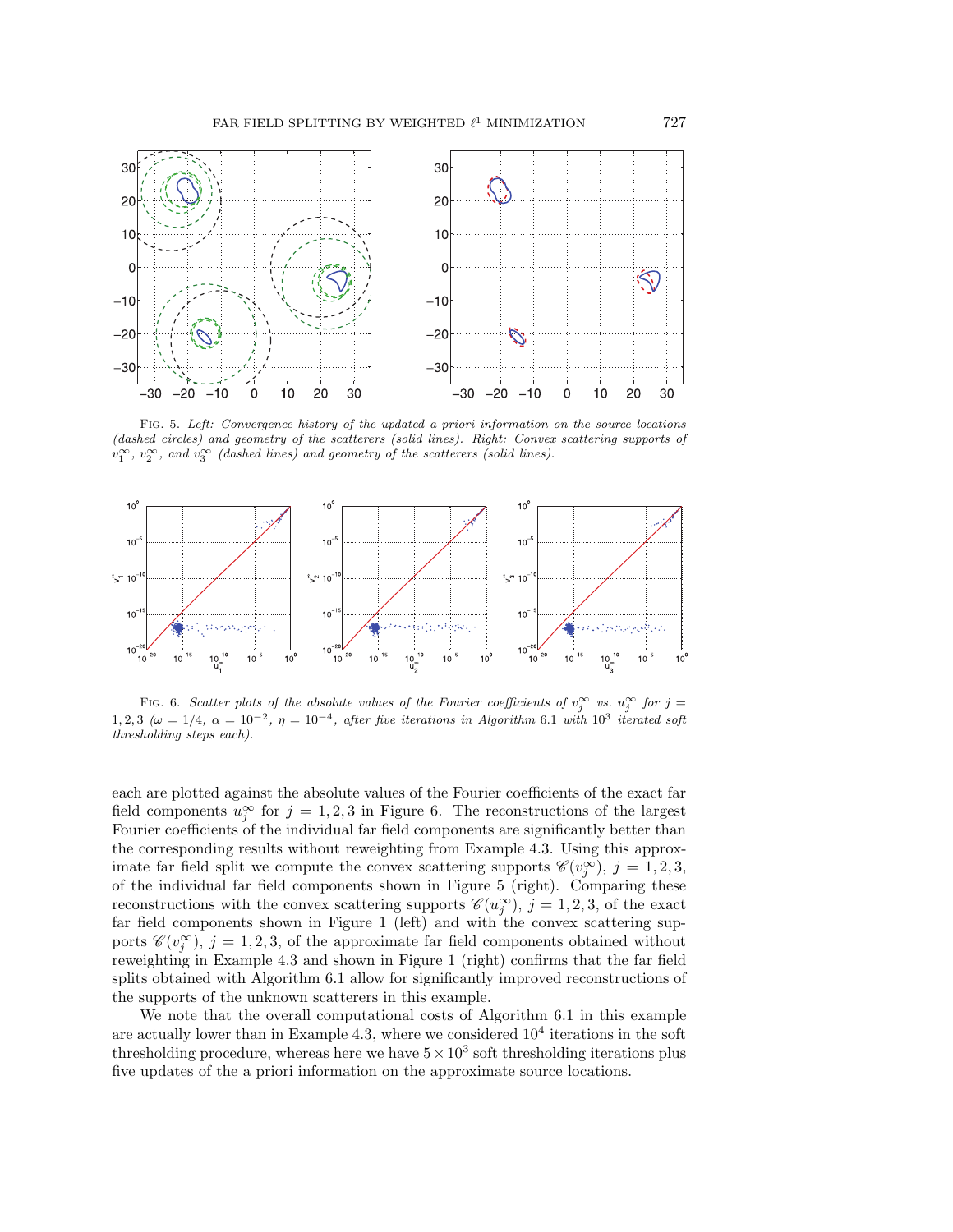<span id="page-23-0"></span>

FIG. 7. Scatter plots of the absolute values of the Fourier coefficients of  $v_j^{\infty}$  vs.  $u_j^{\infty}$  for  $j = 1, 2, 3$ (Galerkin scheme using the improved a priori information after five iterations in Algorithm [6.1](#page-20-1)).

<span id="page-23-1"></span>

FIG. 8. The same as Figure [6,](#page-22-1) but using data containing  $10\%$  uniformly distributed noise ( $\omega =$  $1/4$ ,  $\alpha = 10^{-1}$ ,  $\eta = 10^{-4}$ , after five iterations in Algorithm [6.1](#page-20-1) with  $10^3$  iterated soft thresholding steps each).

Using the improved a priori information obtained after five iterations in Algorithm [6.1,](#page-20-1) we compute an even more accurate far field split by applying the Galerkin method from [\[12\]](#page-24-3) as a post processing step. The absolute values of the corresponding approximations of the Fourier coefficients of  $v_i^{\infty}$  are plotted against the absolute values of the Fourier coefficients of the exact far field components  $u_j^{\infty}$  for  $j = 1, 2, 3$ in Figure [7.](#page-23-0) For details on the numerical implementation of the Galerkin scheme we refer to [\[12\]](#page-24-3).

Finally, to get an idea about the performance of the algorithm for noisy data, we redo this computation (without the postprocessing step) but add 10% uniformly distributed relative error to the simulated far field data before splitting the far field pattern. We use the same a priori guess for the scatterers and the same initial guess and parameters in Algorithm [6.1](#page-20-1) as before, except for the regularization parameter in the soft thresholding procedure, for which we choose  $\alpha = 10^{-1}$  to account for the noise in the data. The resulting scatter plots (after five iterations with  $10^3$  iterated soft thresholding steps each) are shown in Figure [8.](#page-23-1) The shaded region in these plots indicates the Fourier coefficients with absolute value less than 10% of their maximum. The results are clearly less accurate due to the noisy data, but the reconstructions of the largest Fourier coefficients are still useful.  $\Box$ 

**Conclusions.** We have discussed a numerical scheme for the inverse problem of decomposing the far field pattern radiated by an ensemble of well separated compactly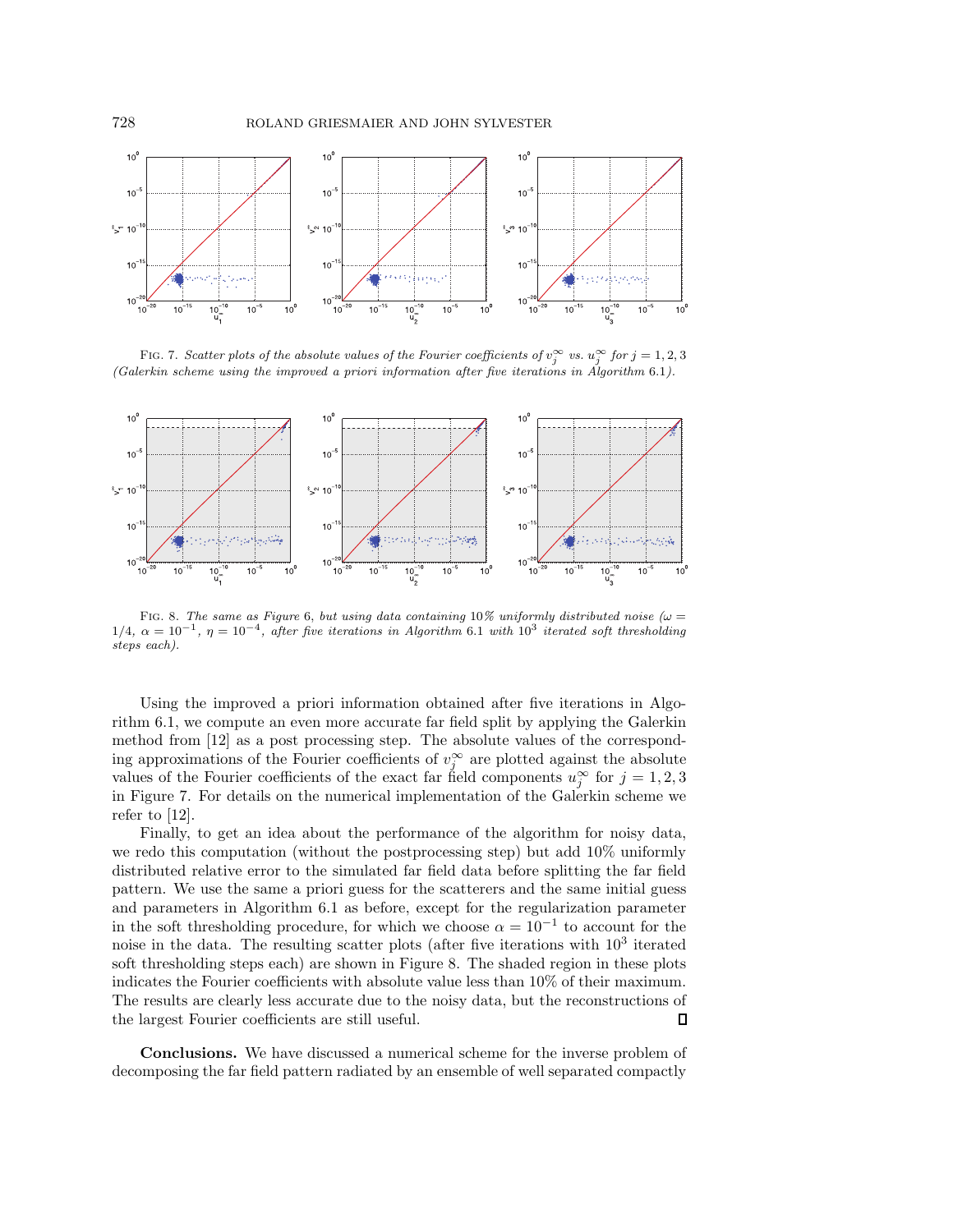supported sources into the far field components radiated by each of these sources separately. We have developed an  $\ell^1$  characterization of these far field components and used it to reformulate the far field splitting problem as a constrained weighted  $\ell^1$  minimization problem. We have analyzed the well-posedness of this optimization problem and verified the conditions for convergence of an iterated soft thresholding procedure to approximate the minimum numerically. We have also suggested an iterative reweighting strategy to successively improve the required a priori information on the approximate source locations, which in particular gradually enhances the stability of the splitting algorithm. Numerical examples for an inverse obstacle scattering problem confirm that this iteratively reweighted  $\ell^1$  far field splitting algorithm can handle much less accurate a priori information than the Galerkin far field splitting scheme considered in [\[12\]](#page-24-3).

## REFERENCES

- <span id="page-24-19"></span>[1] M. ABRAMOWITZ AND I. A. STEGUN, Handbook of Mathematical Functions, with Formulas, Graphs, and Mathematical Tables, Dover, New York, 1966.
- <span id="page-24-16"></span>[2] K. Bredies and D. Lorenz, Linear convergence of iterative soft-thresholding, J. Fourier Anal. Appl., 14 (2008), pp. 813–837.
- <span id="page-24-11"></span>[3] E. C. CANDES, M. B. WAKIN, AND S. P. BOYD, *Enhancing sparsity by reweighted*  $\ell_1$  minimization, J. Fourier Anal. Appl., 14 (2008), pp. 877–905.
- <span id="page-24-4"></span>[4] A. CHAI, M. MOSCOSO, AND G. PAPANICOLAOU, Robust imaging of localized scatterers using the singular value decomposition and  $\ell_1$  minimization, Inverse Problems, 29 (2013), 025016.
- <span id="page-24-5"></span>[5] A. CHAI, M. MOSCOSO, AND G. PAPANICOLAOU, Imaging strong localized scatterers with sparsity promoting optimization, SIAM J. Imaging Sci., 7 (2014), pp. 1358–1387.
- <span id="page-24-9"></span>[6] S. S. CHEN, D. L. DONOHO, AND M. A. SAUNDERS, Atomic decomposition by basis pursuit, SIAM J. Sci. Comput., 20 (1999), pp. 33–61.
- <span id="page-24-14"></span>[7] D. COLTON AND R. KRESS, *Inverse Acoustic and Electromagnetic Scattering Theory*, 2nd ed., Springer, Berlin, 1998.
- <span id="page-24-10"></span>[8] I. DAUBECHIES, M. DEFRISE, AND C. DE MOL, An iterative thresholding algorithm for linear inverse problems with a sparsity constraint, Comm. Pure Appl. Math., 57 (2004), pp. 1413– 1457.
- <span id="page-24-0"></span>[9] A. J. Devaney, Mathematical Foundations of Imaging, Tomography and Wavefield Inversion, Cambridge University Press, Cambridge, 2012.
- <span id="page-24-17"></span>[10] M. GRASMAIR, M. HALTMEIER, AND O. SCHERZER, Sparse regularization with l<sup>q</sup> penalty term, Inverse Problems, 24 (2008), 055020.
- <span id="page-24-15"></span>[11] M. Grasmair, M. Haltmeier, and O. Scherzer, Necessary and sufficient conditions for linear convergence of  $\ell^1$ -regularization, Comm. Pure Appl. Math.,  $64$  (2011), pp. 161–182.
- <span id="page-24-3"></span>[12] R. GRIESMAIER, M. HANKE, AND J. SYLVESTER, Far field splitting for the Helmholtz equation, SIAM J. Numer. Anal., 52 (2014), pp. 343–362.
- <span id="page-24-6"></span>[13] R. GRIESMAIER, T. RAASCH, AND M. HANKE, Inverse source problems for the Helmholtz equation and the windowed Fourier transform, SIAM J. Sci. Comput., 34 (2012), pp. A1544– A1562.
- <span id="page-24-7"></span>[14] R. GRIESMAIER, T. RAASCH, AND M. HANKE, Inverse source problems for the Helmholtz equation and the windowed Fourier transform II, SIAM J. Sci. Comput., 35 (2013), pp. A2188– A2206.
- <span id="page-24-13"></span>[15] M. J. GROTE, M. KRAY, F. NATAF, AND F. ASSOUS, Wave splitting for time-dependent scattered field separation, C. R. Math. Acad. Sci. Paris, 353 (2015), pp. 523–527.
- <span id="page-24-8"></span>[16] M. Hanke, One shot inverse scattering via rational approximation, SIAM J. Imaging Sci., 5 (2012), pp. 465–482.
- <span id="page-24-12"></span>[17] F. BEN HASSEN, J. LIU, AND R. POTTHAST, On source analysis by wave splitting with applications in inverse scattering of multiple obstacles, J. Comput. Math., 25 (2007), pp. 266–281.
- <span id="page-24-18"></span>[18] R. KRESS, On the numerical solution of a hypersingular integral equation in scattering theory, J. Comput. Appl. Math., 61 (1995), pp. 345–360.
- <span id="page-24-1"></span>[19] S. Kusiak and J. Sylvester, The scattering support, Comm. Pure Appl. Math., 56 (2003), pp. 1525–1548.
- <span id="page-24-2"></span>[20] S. Kusiak and J. Sylvester, The convex scattering support in a background medium, SIAM J. Math Anal., 36 (2005), pp. 1142–1158.